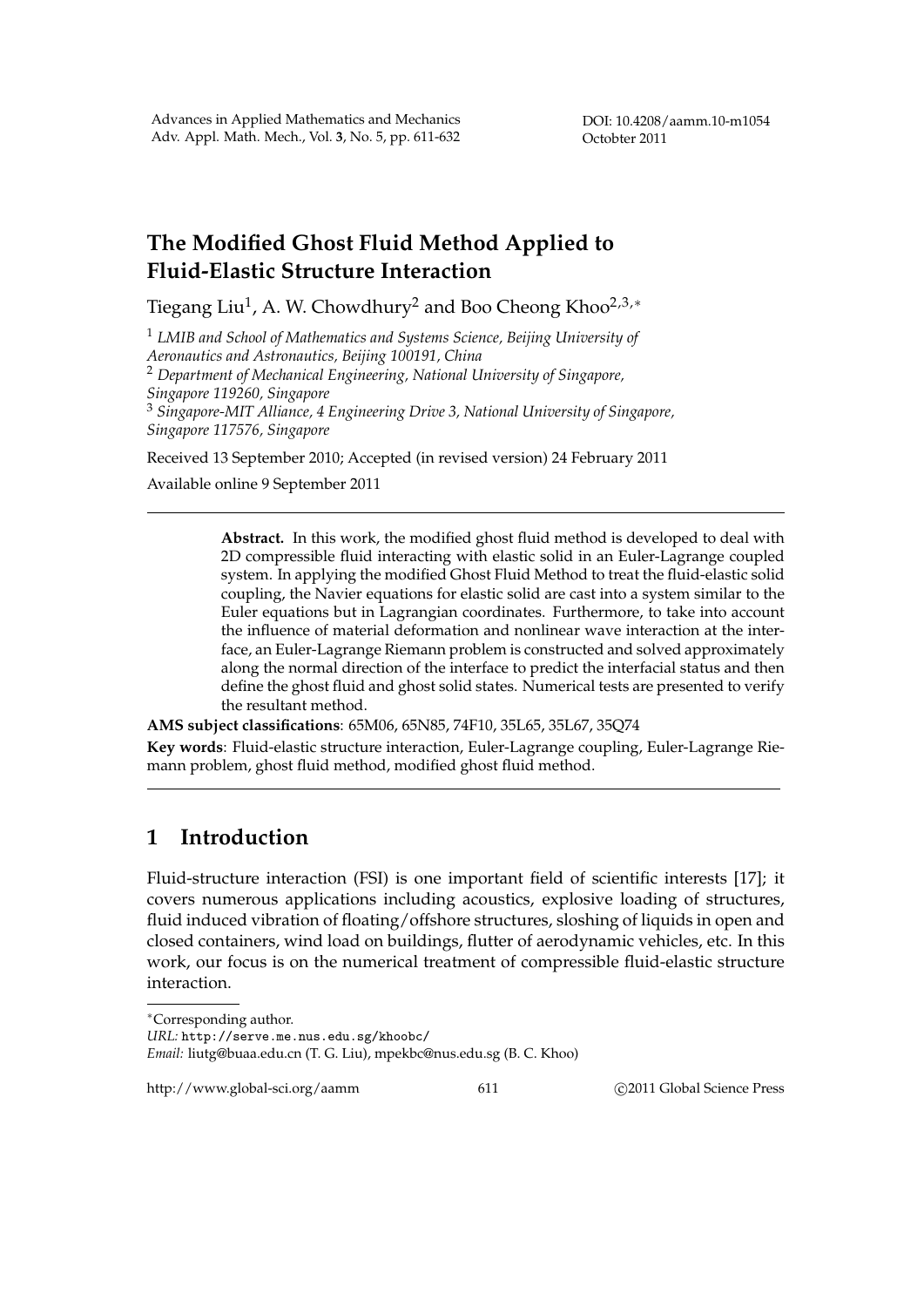There are several difficulties and challenges encountered in the numerical simulation of FSI. The first issue is how to treat the coupling between the fluid domain and solid domain. The second is numerical instability, especially when the structure is under a strong impact. The third is to faithfully take into account the nonlinear interaction occurring at the interface.

In treatment of the first issue [18, 19], there are several ways as founded in the literature and these can generally be categorized as three approaches, namely, the loose Euler-Lagrange coupling, full Lagrange coupling and half-way Euler-Lagrange coupling. The loose Euler-Lagrange coupling is a weak coupling and very popular, where the fluid domain and the solid domain are solved by a fluid solver (usually an Eulerian solver such as a finite difference method) and a solid solver (usually a Lagrangian solver such as a finite element method), respectively. In this approach, the interaction between fluid and structure is achieved by applying respective boundary conditions to the individual solver separately. More specifically, the fluid is usually solved first with the structure assumed (unphysically) rigid, and then the structure is solved via imposing the force boundary conditions, which is obtained from the fluid solver, on the structure surface. The interface location obtained from the solid solver serves as the new boundary for the fluid solver in the next round of computation. If one intends to allow mesh along the interface, mesh regeneration has to be applied in the fluid domain at least in the vicinity of the interface. If the mesh is fixed for the fluid solver, special technique of treating irregular grid cells for the fluid solver is then required. The loose Euler-Lagrange coupling is relatively simple and convenient in numerical implementation. In addition, existing fluid and structure codes can be easily coupled together to simulate FSI problems. Current commercial software like ABACUS-FLUENT, ANSYS-CFX, LSDYNA commonly available in the market are built on the idea of using independent fluid and solid solvers. On the other hand, because of the weak and loose coupling, the boundary conditions at the interface for both fluid and structure are not imposed accurately (at least not at the same moment). Strictly speaking, the nonlinear (wave) interaction at the interface (the third issue mentioned above) is unable to be taken into consideration faithfully. In addition, numerical instability (the second issue mentioned above) is another problem frequently encountered.

The full Lagrange coupling involves a fully implicit monolithic approach where the fluid and the solid domains are solved simultaneously for the unknown variables; the interface boundary conditions are imposed as part of the solution and even the interface location is assumed to be part of the unknowns. This leads to the seamless coupling between the fluid domain and the solid domain. The full Lagrangian coupling usually leads to a large and complex numerical system, which requires iteration to obtain its solution with (possible) treatment of preconditioning [7]. Theoretically, on one hand, the nonlinear (wave) interaction at the interface can be captured faithfully using the full Lagrangian approach. On the other hand, the numerical instability is another major issue for this approach especially when the interface is under strong impact and large deformation. Furthermore, mesh regeneration is always required in the full Lagrangian coupling. The Arbitrary Euler-Lagrange (ALE) method is the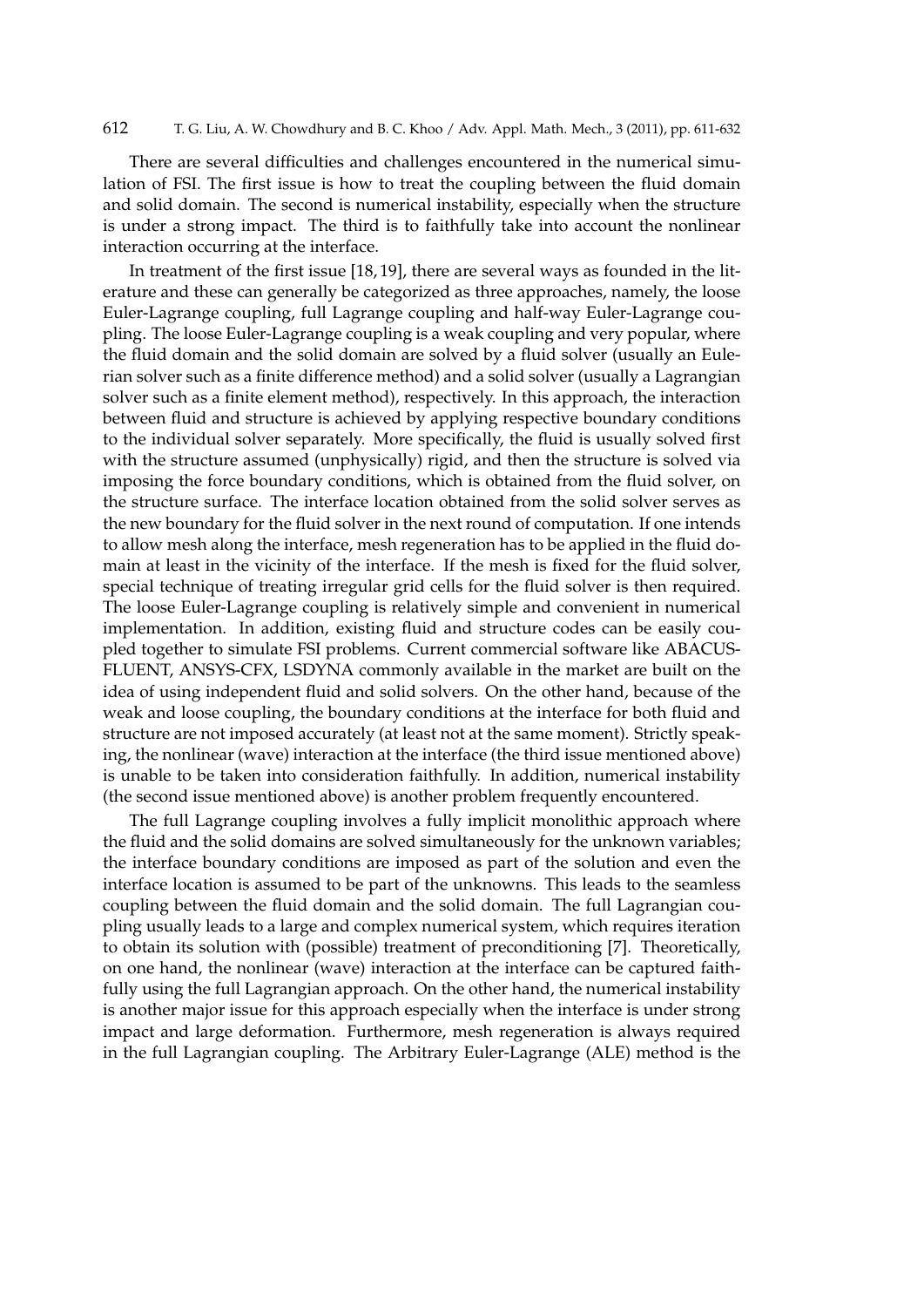popular representative of this approach [8, 20].

In recent years, an intermediate strategy, which tries to combine the advantages of the loose coupling and the full coupling, has become active. Among them, the ghost fluid method (GFM)  $[2,3,5,6]$  and the modified ghost fluid method (MGFM)  $[9, 6]$ 11] are flexible and quite attractive. We call this type of approach as half-way Euler-Lagrange coupling. In the half-way approach, the fluid and the solid are separately solved by the respective Eulerian solver and Lagrangian solver like the loose coupling. However, there are obvious distinctions between the loose coupling and the half-way coupling. In the later, especially in the MGFM, the interface boundary conditions are accurately imposed and forced at the same moment. In addition, there are no irregular grid cells required for special treatment due to the definition of ghost cells and ghost fluids. In the MGFM, the nonlinear wave interaction at the interface is faithfully taken into account via constructing and solving a multi-medium Riemann problem. Such features built in the MGFM lead to robustness of the overall algorithm.

The MGFM has successfully applied to various gas-gas, gas-water and fluidcompressible solid problems [9, 11–13, 24, 26], where solid is modeled as fluid-like material under strong impact and governed by the Euler equations. In this work, the MGFM will be further developed to apply to the compressible fluid coupled to elastic solid. To model the elastic solid, the Navier equations based on the theory of elasticity for small deformation is employed. To take into account the influence of material deformation and nonlinear wave interaction at the interface, an Euler-Lagrange Riemann problem is constructed and solved at the interface along the normal direction. This work is an extension of the 1D method developed in [14] to multi-dimensions.

It may be noted that there are a few Euler-Euler couplings [15, 21, 23] for FSI when the structure is highly pressurized or under impact. In this work, only the Euler-Lagrange coupling is on focus.

The paper is organized as follows. In Section 2, the governing equations for both the fluid and solid media are presented; the 2D Navier equations are cast as a linear system similar to the Euler equations but in the Lagrangian coordinate. The Modified Ghost Fluid Method are developed and applied to treat the fluid-elastic solid interface in Section 3. Validation of the method is carried out in Section 4. Finally, a concluding summary is given in Section 5.

### **2 Governing equations**

#### **2.1 Governing equations for the fluid**

The Euler equations for 2D compressible fluids can be written in a consistent form of

$$
\frac{\partial U}{\partial t} + \frac{\partial F(U)}{\partial x} + \frac{\partial G(U)}{\partial y} = 0, \tag{2.1}
$$

the respective expressions of *U*, *F* and *G* are given as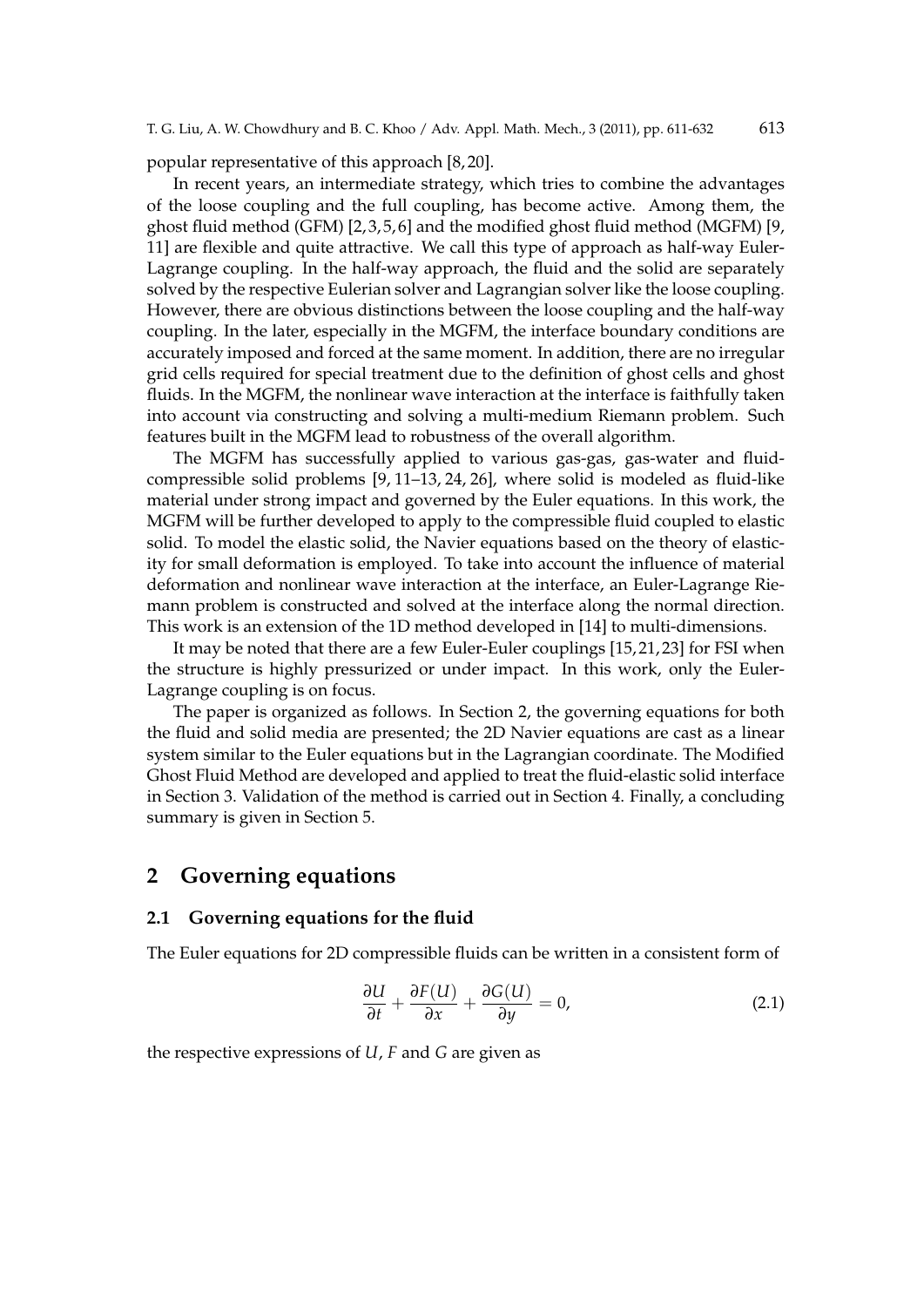$$
U = \begin{bmatrix} \rho \\ \rho u \\ \rho v \\ \rho E \end{bmatrix}, \qquad F = \begin{bmatrix} \rho u \\ \rho u^2 + p \\ \rho u v \\ (E + p) u \end{bmatrix}, \qquad G = \begin{bmatrix} \rho v \\ \rho u v \\ \rho v^2 + p \\ (E + p) v \end{bmatrix}
$$

Here  $\rho$  is the flow density,  $p$  is the pressure,  $u$  and  $v$  are the flow velocities in the  $x$ and *y*- directions (Euler coordinates). *E* is the total energy and given as

$$
E \equiv \rho e + 0.5\rho (u^2 + v^2),
$$

where *e* is the internal energy per unit mass. For closure of System (2.1), an equation of state (EOS) is required. In the present study, the flow is assumed to be either compressible gas or compressible water. The EOS for compressible gas and water can be expressed in a consistent form of

$$
\rho e = \frac{p}{\gamma - 1} + \frac{\gamma B}{\gamma - 1}.
$$
\n(2.2)

.

Here  $\gamma$  and *B* are set to  $\gamma_g$  and zero for a gas medium, to  $\gamma_w$  and  $B_w$ , which are equal to 3.30*E*8Pa and 7.15, respectively, for water. The associated sound speed for EOS (2.2) can then be expressed as  $c = \sqrt{\gamma \bar{p}/\rho}$ , where  $\bar{p} = p + B$ .

#### **2.2 Governing equations for two-dimensional solid**

In many engineering applications, the solid structure is considered under linear elastic deformation, where the change of solid density is negligible and the structure motion is governed by the Navier equations written in the Lagrangian coordinates as [4]

$$
(\lambda + 2\mu)\nabla(\nabla \cdot \vec{\varepsilon}) - \mu \nabla \times (\nabla \times \vec{\varepsilon}) - \rho_s \frac{\partial^2 \vec{\varepsilon}}{\partial t^2} = \vec{f}.
$$
 (2.3)

Here

$$
\lambda = \frac{\nu E}{(1+\nu)(1-2\nu)} \quad \text{and} \quad \mu = \frac{E}{2(1+\nu)},
$$

are Lame constants, *E* is Young's modulus and *ν* is the Poisson ratio.  $\vec{f}$  represents the body forces and is assumed to be zero in the present study and *ε* represents the displacement vector. The present interest is for two dimensions, Eq. (2.3) can then be written as

$$
\rho_s \frac{\partial^2 \varepsilon_1}{\partial t^2} = (\lambda + 2\mu) \frac{\partial^2 \varepsilon_1}{\partial x'^2} + (\lambda + \mu) \frac{\partial^2 \varepsilon_2}{\partial x' y'} + \mu \frac{\partial^2 \varepsilon_1}{\partial y'^2},
$$
(2.4a)

$$
\rho_s \frac{\partial^2 \varepsilon_2}{\partial t^2} = (\lambda + 2\mu) \frac{\partial^2 \varepsilon_2}{\partial y'^2} + (\lambda + \mu) \frac{\partial^2 \varepsilon_1}{\partial x' y'} + \mu \frac{\partial^2 \varepsilon_2}{\partial x'^2},
$$
(2.4b)

where *ε*<sup>1</sup> and *ε*<sup>2</sup> are displacements in the respective *x ′* - and *y ′* - directions (Lagrangian coordinates),  $\rho_s$  is the solid density. For isotropic elastic material, the stress-strain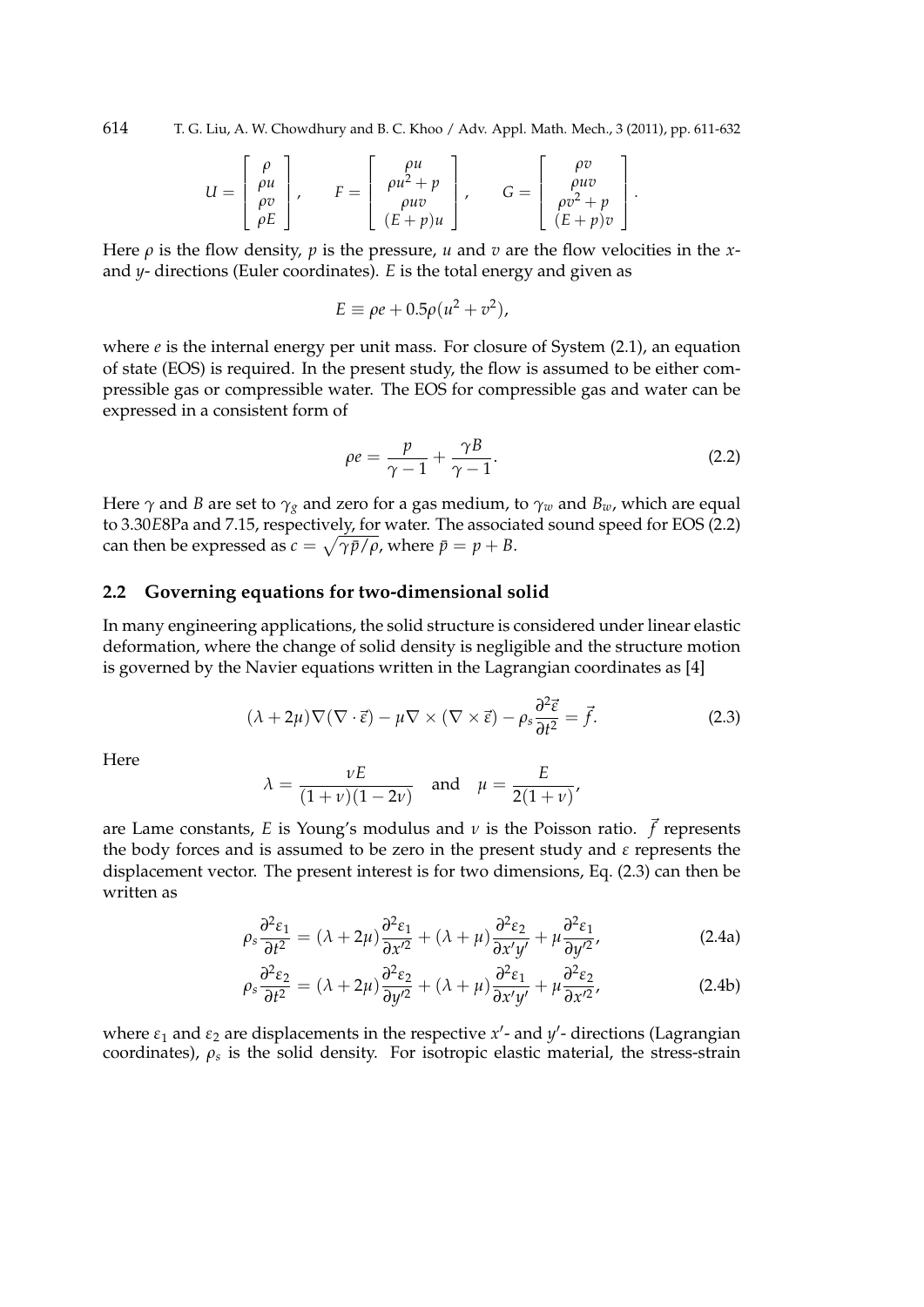relations are given by

$$
\begin{bmatrix}\n\sigma_{x'x'} \\
\sigma_{y'y'} \\
\sigma_{x'y'}\n\end{bmatrix} = \begin{bmatrix}\n\lambda + 2\mu & \lambda & 0 \\
\lambda & \lambda + 2\mu & 0 \\
0 & 0 & \mu\n\end{bmatrix} \begin{bmatrix}\ne_{x'x'} \\
e_{y'y'} \\
e_{x'y'}\n\end{bmatrix},
$$
\n(2.5a)

$$
\begin{bmatrix} e_{x'x'} \\ e_{y'y'} \\ e_{x'y'} \end{bmatrix} = \begin{bmatrix} \frac{\partial \varepsilon_1}{\partial x'} \\ \frac{\partial \varepsilon_2}{\partial y'} \\ \frac{\partial \varepsilon_2}{\partial x'} + \frac{\partial \varepsilon_1}{\partial y'} \end{bmatrix}.
$$
 (2.5b)

If we define

$$
u' = \frac{\partial \varepsilon_1}{\partial t} \quad \text{and} \quad v' = \frac{\partial \varepsilon_2}{\partial t},
$$

as the particle velocity and on using (2.5), we can rewrite the governing equations (2.4) into stress-velocity form, which has a similar form to the Euler equations

$$
\frac{\partial U'}{\partial t} + \frac{\partial F'(U')}{\partial x'} + \frac{\partial G'(U')}{\partial y'} = 0,
$$
\n(2.6)

with

$$
U' = \begin{bmatrix} \rho_s u' \\ \rho_s v' \\ -\sigma_{x'x'} \\ -\sigma_{y'y'} \\ -\sigma_{x'y'} \end{bmatrix}, \quad F'(U') = \begin{bmatrix} -\sigma_{x'x'} \\ -\sigma_{x'y'} \\ \alpha^2 \rho_s u' \\ (\alpha^2 - 2\beta^2)\rho_s u' \end{bmatrix}, \quad G'(U') = \begin{bmatrix} -\sigma_{x'y'} \\ -\sigma_{y'y'} \\ (\alpha^2 - 2\beta^2)\rho_s v' \\ \alpha^2 \rho_s v' \end{bmatrix}.
$$

Here  $\alpha=\sqrt{(\lambda+2\mu)/\rho_s}$  and  $\beta=\sqrt{\mu/\rho_s}$  are the wave speeds;  $\sigma_{x'x'}$ ,  $\sigma_{y'y'}$  and  $\sigma_{x'y'}$  are the stress components;  $e_{x'x'}$ ,  $e_{y'y'}$  and  $e_{x'y'}$  are the associated strain components. It can easily be proved that System (2.6) is hyperbolic.

# **3 The MGFM applied to Euler-Lagrange coupling**

#### **3.1 The outline of MGFM**

In a MGFM-based algorithm for treating fluid-fluid coupling (i.e., Euler-Euler coupling), the Level Set technique [16] is usually employed to capture the moving material interface. A band of 3 to 5 grid points as ghost cells is defined in the vicinity of the material interface. At the ghost cells, ghost fluid and real fluid co-exist. To define ghost fluid states for the ghost cells, a multimedium Riemann problem is constructed and solved along the normal direction of material interface to predict the interface states; the predicted interface states are then employed to define the ghost fluid states. Once the ghost fluid nodes and ghost fluid states are defined for each medium, one employs one's favorite single medium numerical solver to solve for each medium covering both the real fluid and ghost fluid grid nodes next to the interface. By combining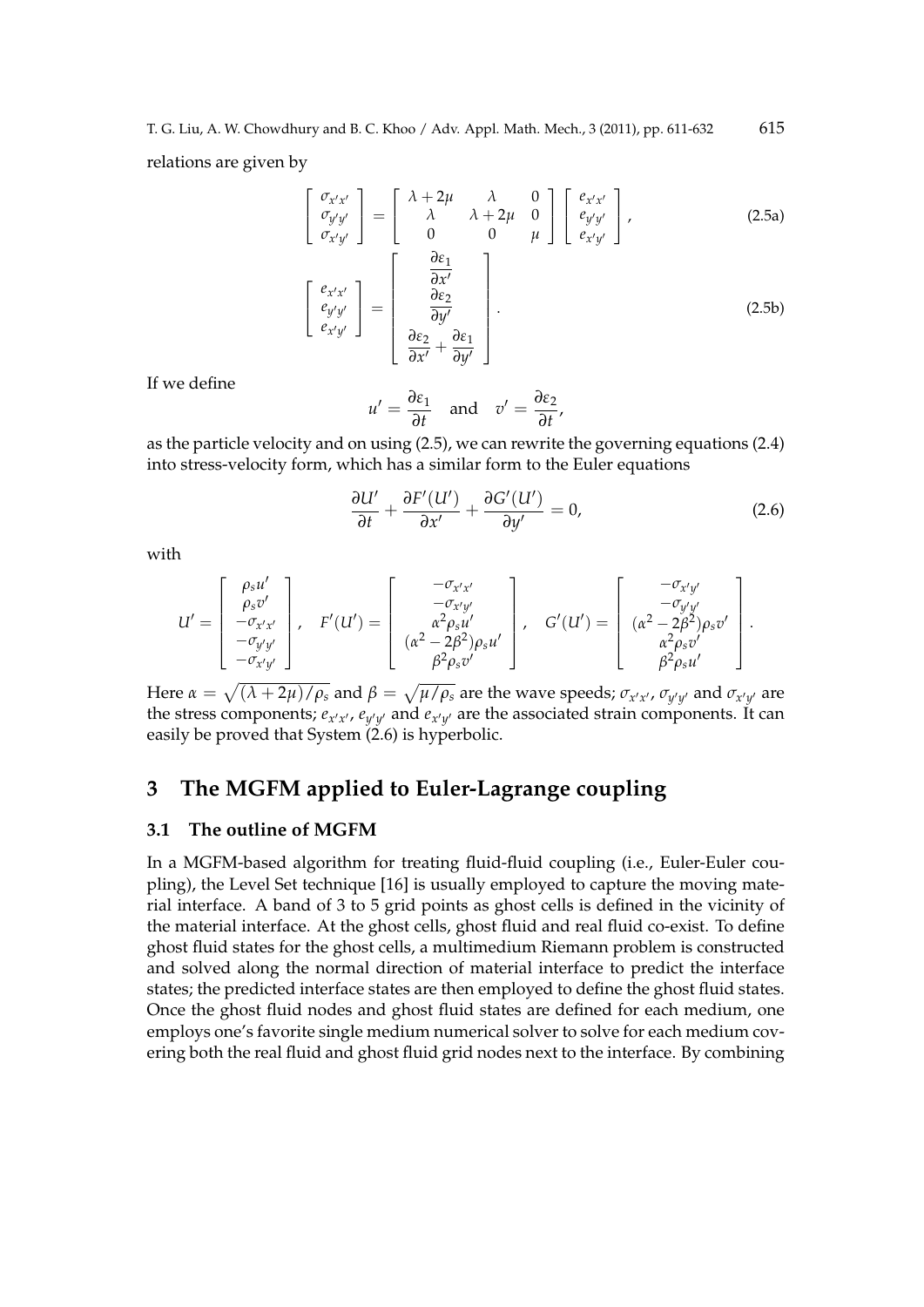the solution for each medium according to the new interface location, one then obtains the overall solution valid for the whole computational domain at the new time step.

When the MGFM is applied to treat the fluid-elastic solid coupling, there are several new aspects that have to be addressed because the governing equations for fluid are in the Eulerian coordinates with mesh fixed while the governing equations for solid are in the Lagrangian coordinates with moving grid nodes (mesh). One is how to define the ghost solid nodes for the solid in the Lagrangian coordinates (we named the ghost nodes used for computing the solid solution as (Lagrangian) ghost solid nodes); the second is how to construct and solve the fluid-solid Riemann problem at the fluid-solid interface and define ghost fluid/solid states, this is the core of MGFM; the third is how to advance the fluid-solid interface using the Level Set technique.

#### **3.2 1D implementation**

If we assume that the fluid and solid are located on the left and right sides of the interface, respectively, the coupled 1D fluid-solid (i.e., Euler-Lagrange) system can be expressed as

$$
\begin{cases}\n\frac{\partial U}{\partial t} + \frac{\partial F}{\partial x} = 0, & \text{with } U|_{t=0} = U_0(x), \quad \text{for } x < x_0, \\
\frac{\partial U'}{\partial t} + \frac{\partial F'(U')}{\partial x'} = 0, & \text{with } U'|_{t=0} = U'_0(x'), \quad \text{for } x' > x'_0,\n\end{cases} \tag{3.1}
$$

with

$$
U'=\left[\begin{array}{c} \rho_s u' \\ -\sigma_{x'x'} \end{array}\right],\qquad F'(U')=\left[\begin{array}{c} -\sigma_{x'x'} \\ \alpha^2 \rho_s u' \end{array}\right].
$$

Here,  $x_0$  is the initial interfacial location in the Eulerian system and its corresponding coordinate is denoted as  $x'_0$  in the Lagrangian system. As shown in Fig. 1(a), there are respective mesh systems for fluid and solid computations, where they are allowed to overlap each other in the vicinity of the interface but their mesh nodes may not necessarily coincide with each other. In Fig. 1, the capital "*I*" indicates the Lagrangian nodes, while the small letter "*i*" stands for the Eulerian nodes; *I*<sup>0</sup> is the interface Lagrangian node. The mesh for the fluid domain is uniform, fixed and extended sufficiently into the solid domain for the purpose of advancing the Level Set function and constructing the fluid-solid (Euler-Lagrange) Riemann problem at the interface. The Lagrangian mesh for the solid is uniform only initially and moves with the local particle velocity. Those nodes (i.e.,  $i + 1$ ,  $i + 2$  and  $i + 3$  in Fig. 1(a)) extended into the solid medium serve as the ghost fluid nodes for computing fluid solution. The 1D Lagrangian ghost solid nodes are kept uniform and set to move with the predicted interface velocity. The locations of the Lagrangian ghost solid nodes,  $I_0 - 1$  and  $I_0 - 2$ as shown in Fig. 1(a), are determined using the formula,

$$
x'_{I_0-1} = x'_{I_0} - \Delta x'_{I_0}
$$
 and  $x'_{I_0-2} = x'_{I_0} - 2\Delta x'_{I_0}$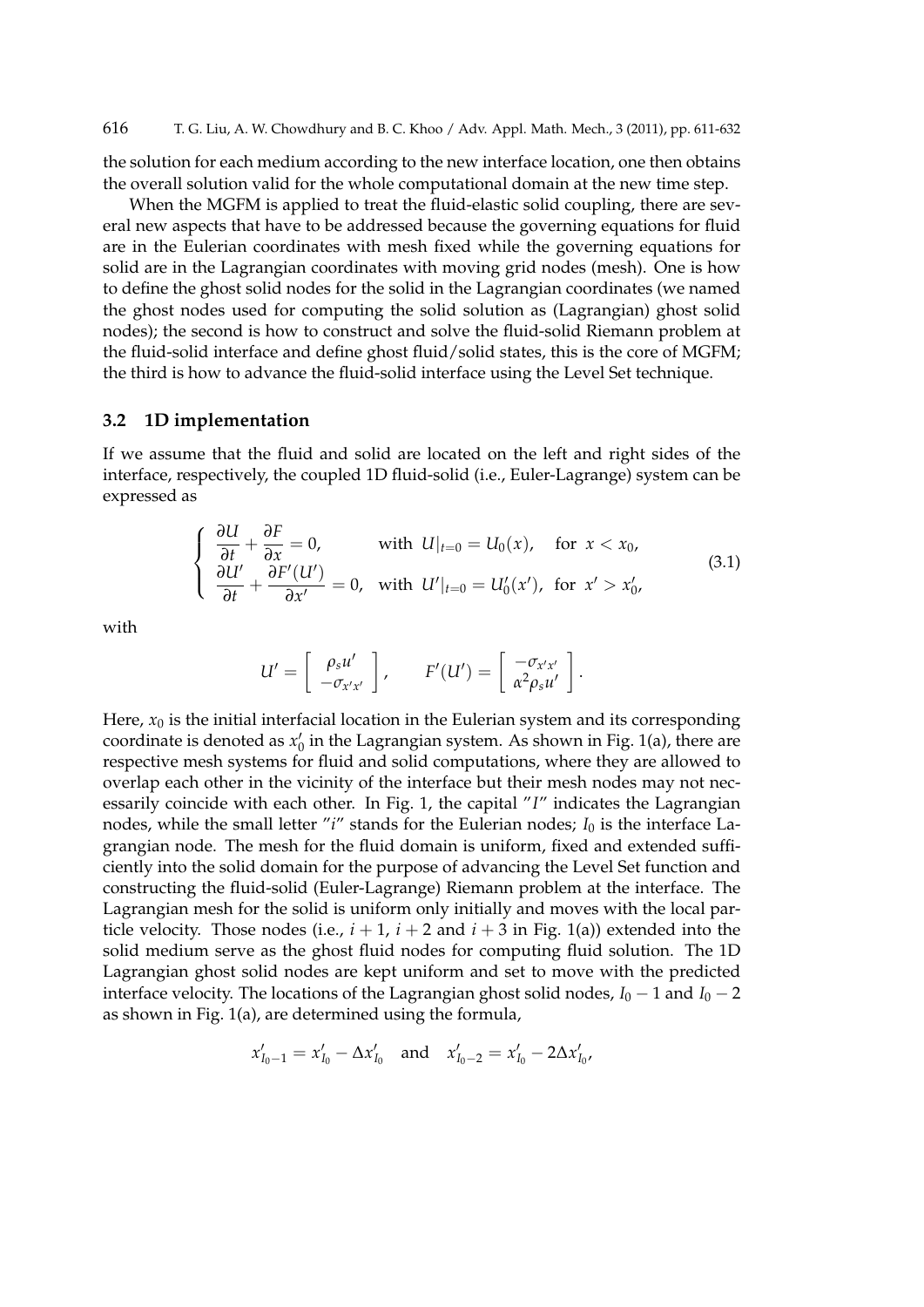

Figure 1: Illustration of the MGFM applied to 1D Euler-Lagrange coupling.

respectively. Here,  $x'_{I_0}$  is the interface Lagrangian coordinate and  $\Delta x'_{I_0} = x'_{I_0+1} - x'_{I_0}$ . The most important feature of the MGFM is the construction of a fluid-solid Rie-

mann problem at the interface to take into consideration the fluid-solid nonlinear interaction. Assuming that the solution is known at  $t = t^n$  and we want to obtain the solution at  $t = t^{n+1}$  for the 1D Euler-Lagrange System (3.1), the fluid-solid (Euler-Lagrange) Riemann problem to be constructed at the interface can be expressed as

$$
\begin{cases}\n\frac{\partial U}{\partial t} + \frac{\partial F}{\partial x} = 0, & \text{with } U|_{t=t^n} = U_{IL}, & \text{for } x < x_I^n, \\
\frac{\partial U'}{\partial t} + \frac{\partial F'(U')}{\partial x'} = 0, & \text{with } U'|_{t=t^n} = U_{IR}', & \text{for } x' > x_I^n.\n\end{cases} \tag{3.2}
$$

Here,  $x_l^n$  is the interface location in the Eulerian coordinates at  $t = t^n$  and  $x_l^n$  is its associated Lagrangian coordinate. There are several ways of obtaining  $U_{IL}$  and  $U'_{IR}$ . One of the ways is via interpolation along the two non-linear characteristic lines tracing back from the interface into the respective fluid and solid media as shown in Fig. 1(b). In the present study, fluid state at node *i −* 1 and solid state at *I*<sup>0</sup> + 2 as shown in Fig. 1(b) are simply set to be  $U_{IL}$  and  $U'_{IR}$ , respectively. System (3.2) might exactly be solved to obtain the interface state in some special situations [14]. Here, we introduce an approximate way of solving System (3.2) for general applications by taking advantage of the two characteristics, which intersect at the interface from the fluid and solid domains, respectively. One can easily find that there is a positive characteristic and a negative characteristic intersecting at the interface, respectively, from the fluid and solid domains. These are

$$
\frac{dp_I}{dt} + \rho_{IL}c_{IL}\frac{du_I}{dt} = 0, \qquad \text{along } \frac{dx}{dt} = u_I + c_{IL}, \qquad (3.3a)
$$

$$
\frac{du'_I}{dt} - \frac{c_s}{E}\frac{d\sigma_I}{dt} = 0, \qquad \text{along } \frac{dx'}{dt} = -c_s. \tag{3.3b}
$$

Here,  $c_s = \alpha$ . The following approximate Riemann problem solver is employed to solve System (3.3) as suggested in [14]

$$
\frac{p_I - p_{IL}}{W_l} + (u_I - u_{IL}) = 0, \qquad W_l = \sqrt{\frac{p_I - p_{IL}}{\rho_{IL}^{-1} - (\rho_l(p_I))^{-1}}},
$$
(3.4a)

$$
u'_I - \frac{c_s}{E}\sigma_I = u'_{IR} - \frac{c_s}{E}\sigma_{IR}.\tag{3.4b}
$$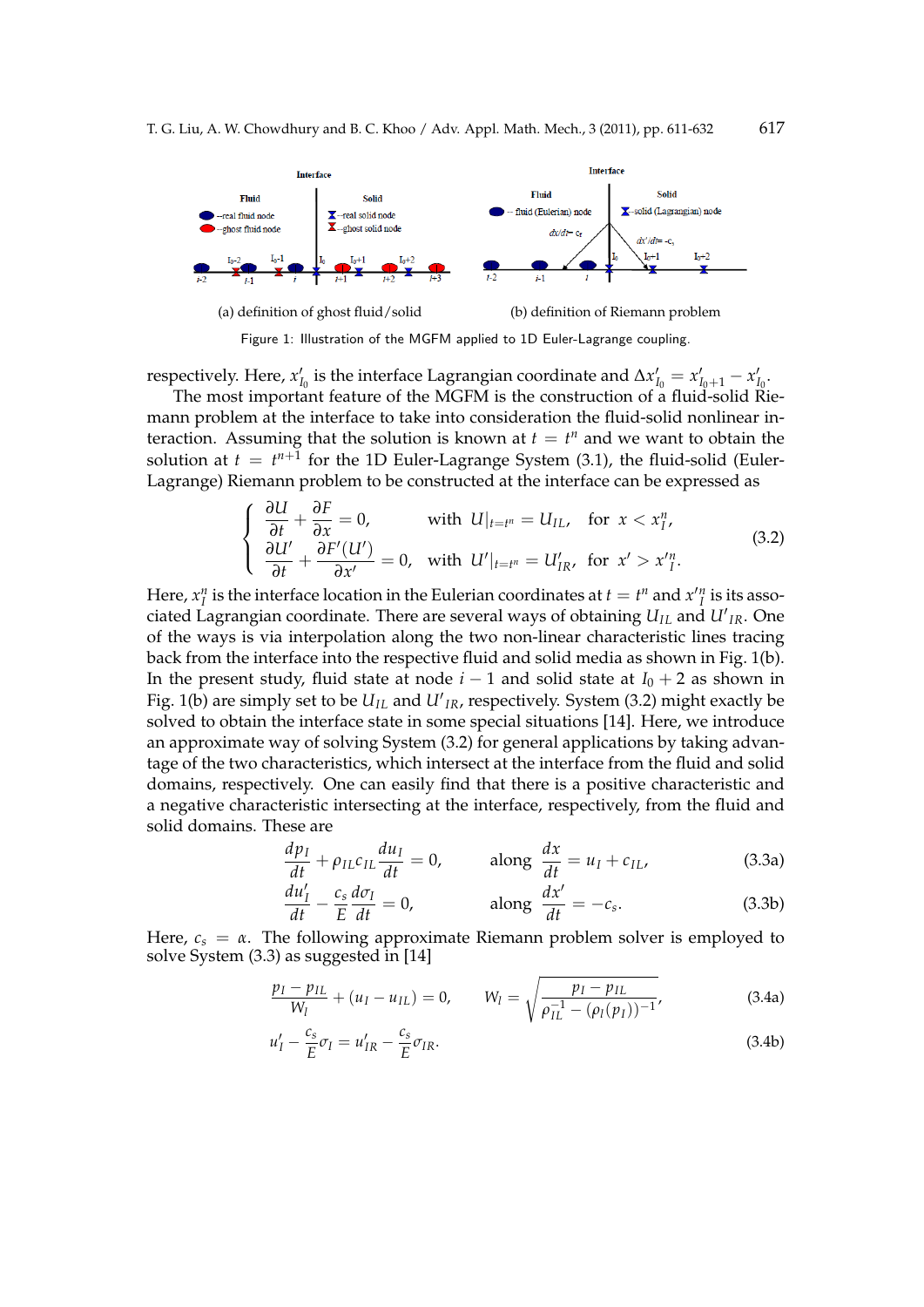Here, subscripts "*I*", "*IL*" and "*IR*" refer to the interface, the left and right sides of the interface, respectively.  $u_I(u_I')$  and  $p_I(\sigma_I)$  are the velocity and pressure (stress) at the interface, where  $\sigma_I = p_I$  and  $u_I = u_I'$  (here, tension is defined as negative in one dimension).

System (3.4) has to be solved via iteration. Once the interface pressure and velocity are obtained via solving (3.4), the interface density for fluid can be obtained using the equation of state. The predicted interface states are then employed to define the ghost fluid states and the ghost solid states, respectively. More specifically,  $(\rho_I, u_I, p_I)$  are used to define the ghost fluid density, velocity and pressure at ghost nodes,  $i + 1$  and  $i + 2$  shown in Fig. 1(a).  $(u'_{I}, \sigma_{I})$  are used to define the ghost solid velocity and stress at ghost nodes *I*<sup>0</sup> *−* 1 and *I*<sup>0</sup> *−* 2. For robustness of computation under the lower pressure situation, the real-ghost fluid method (rGFM)-like version [24] is suggested to treat the solid side, where  $(u'_I, \sigma_I)$  are also used to define the boundary conditions at node  $I_0$ and the ghost solid velocity and stress at ghost solid nodes.

To advance the interface, the following level set equation in the Eulerian coordinate is solved in the vicinity of the interface with the ghost fluid nodes included

$$
\frac{\partial \phi}{\partial t} + u_I \frac{\partial \phi}{\partial x} = 0.
$$
\n(3.5)

To update the Lagrangian mesh for the solid, we employ following method for the interface motion equation

$$
\frac{dx'_I}{dt} = u'_I, \qquad x'^{n+1}_I = x'^n_I + 0.5(u'^{n+1}_I + u'^n_I)\Delta t. \tag{3.6}
$$

Assuming at  $t = t^n$  that the solution is known and the interface is located between nodes *i* and *i* + 1 in the Eulerian mesh, below we summarize the general procedure of the MGFM-based algorithm when applied to the 1D Euler-Lagrange computation to obtain the solution at  $t = t^{n+1}$  with the time stepsize of  $\Delta t = \min\{\Delta t_f, \Delta t_s\}$ . where  $\Delta t_f$  and  $\Delta t_s$  are time stepsizes for the respective fluid and solid computations due to stability constraints.

1. Construct the Euler-Lagrange Riemann problem at the material interface via setting

$$
U_{IL} = U_{i-1} \quad \text{and} \quad U'_{IR} = U'_{I_0+2},
$$

and solve the Euler-Lagrange Riemann problem approximately via (3.4) to obtain the  $r$  respective interface fluid and solid states,  $(\rho_I, u_I, p_I)$  and  $(u'_I, \sigma_I)$ .

- 2. Set the convect velocity of Level Set as  $u_I$  in the band of, say,  $|\phi^n| \leq 3.5 \Delta x$  (i.e., define the extension velocity field for motion of the Level Set) and advance the interface via solving the Level Set equation (3.5) to the new time step, and get the new interface location.
- 3. Define the ghost fluid states as  $(\rho_I, u_I, p_I)$  for ghost fluid at ghost nodes  $i+1$  and  $i + 2$  and solve for the fluid medium from grid 1 to grid  $i + 1$  using the numerical solver suitable for the fluid.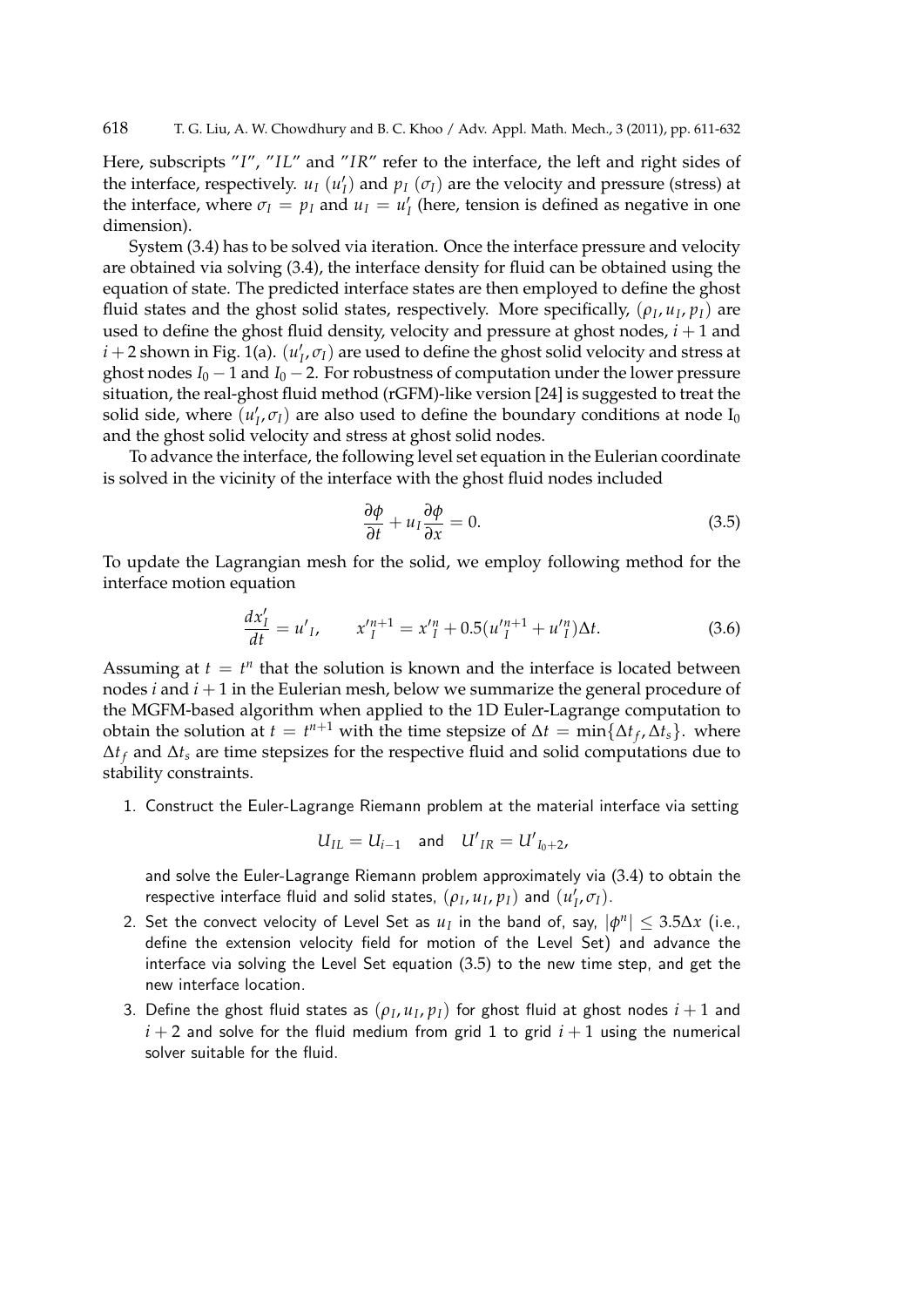- 4. Define ghost solid nodes  $x'_{I_0-1}$ ,  $x'_{I_0-2}$  and define ghost solid states as  $(u'_{I}, \sigma_I)$  for the ghost solid at ghost solid nodes.
- 5. Solve for the solid medium using the numerical solver suitable for the solid from node *I*<sub>0</sub> − 1 to the end of solid domain and update the Lagrangian mesh for the solid via (3.6).
- 6. Obtain the final solution over whole computation domain at the new time step according to the new interface location.
- 7. Update the new time step size and go back to Step 1 and proceed to the next time step.

#### **3.3 2D implementation**

By using the present technique in the normal direction of the interface, the MGFM can be implemented for multi-dimensions. However, there are relatively more involved because different coordinate systems are used for the fluid and solid media. Special treatments are also required for the interface tangential velocity and interface tangential stress for the solid. Again, even as the respective mesh systems for fluid and solid computations are employed, both meshes are allowed to overlap each other in the vicinity of the interface but they may not necessarily coincide with each other. The Eulerian mesh for fluid computation is fixed, uniform and extended sufficiently into the solid domain; the Lagrangian mesh for solid moves with the local velocity with at least one layer of ghost solid nodes extended into the fluid domain (see Fig. 2). The level set function is defined over the fluid mesh including ghost fluid nodes. To advance the interface, the level set equation with the extension velocity field [1, 24] is solved in the Eulerian coordinate in a band next to the interface:

$$
\frac{\partial \phi}{\partial t} + u_n |\nabla \phi| = \frac{\partial \phi}{\partial t} + u_n \vec{n} \cdot \nabla \phi = 0.
$$
 (3.7)

Here,  $\vec{n}~=~\nabla \phi |\nabla \phi |^{-1}$ ,  $u_n \vec{n}$  is the extension velocity field. To obtain the extension velocity, the predicted interface velocity is extended to all the grid nodes inside the band (see Subsection 3.3.1 for more details). Once the extension velocity field is defined, one uses his/her favourite level set solver to advance the level set function (a signed distance function). In 1D computation, it is easy to maintain the interface as a Lagrange node. However, it is quite troublesome to keep on maintaining the initial Lagrange nodes on the moving interface, especially when the interface is under large deformation. In this work, we employ the level set technique to capture the interface; this might result in the initial Lagrange nodes on the interface shifting away from the interface, and the interface does not take on or assume the Lagrange nodes any more. Because of the employment and definition of ghost solid nodes, one will however find that the treatment of the interface inside the solid domain becomes relatively easy under the framework of MGFM. The general strategy of treating the interface using MGFM follows two steps: 1) constructing and solving an Euler-Lagrange Riemann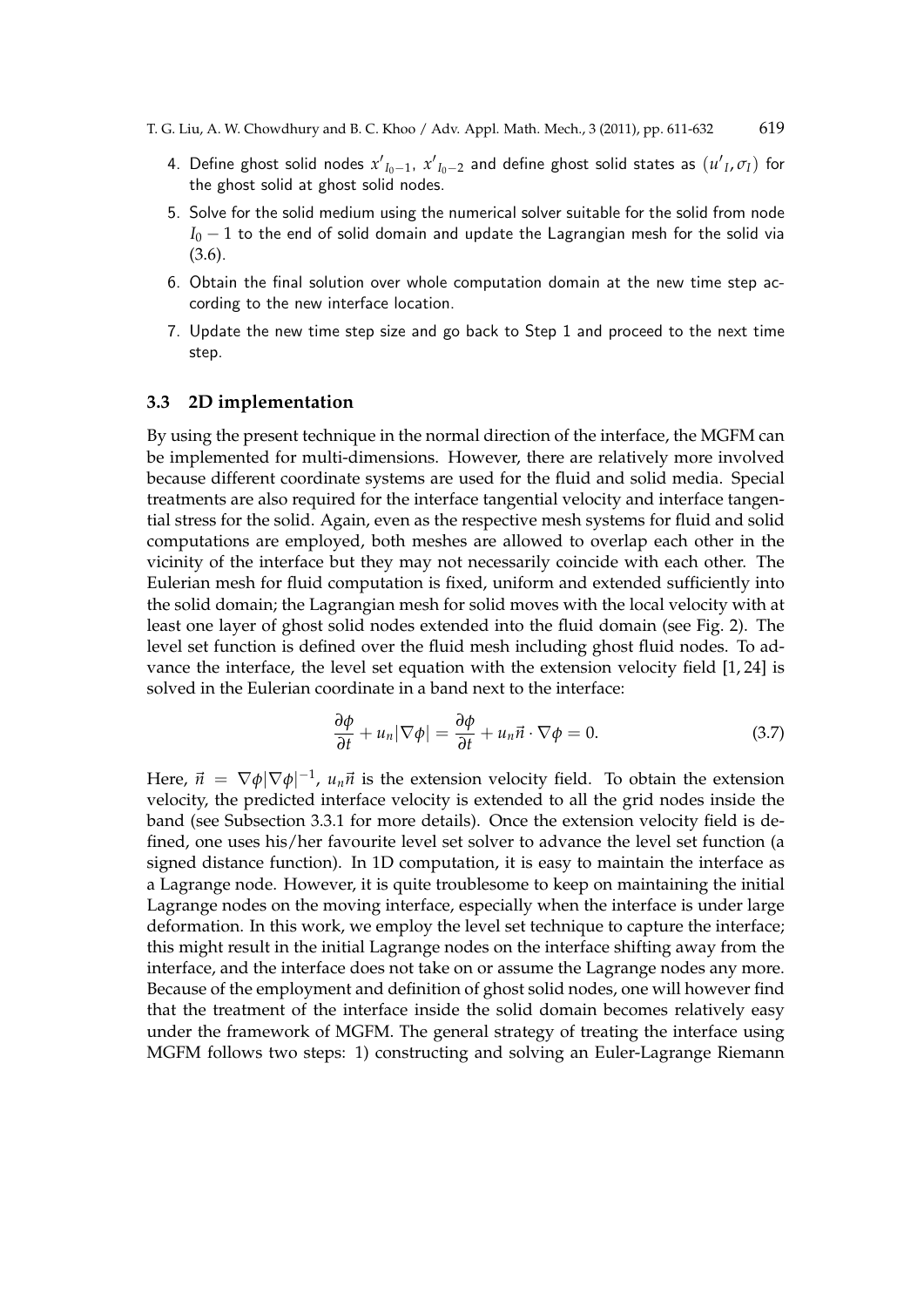

(a) Overlapped Eulerian/Lagrangian mesh (b) Eulerian/Lagrangian nodes next to interface

Figure 2: Illustration of Mesh for Fluid and Solid Domains (The solid lines are Eulerian grids; the dotted curves are Lagrangian grids; the bold line is the interface).

problem at each ghost fluid/solid nodes just next to the interface along the normal direction, 2) propagating the predicted interface states to those ghost fluid/solid nodes away from the interface.

#### **3.3.1 Definition of ghost fluid state**

Firstly, we shall present the procedure of defining the Riemann problem for treating the ghost fluid nodes. With the help of level set function, we can define a band of 2 to 4 grid points via  $|\phi| < \eta$  in the vicinity of the interface under the Eulerian mesh background. Here *η* is set to be about 3 min(∆*x*, ∆*y*) to 5 min(∆*x*, ∆*y*); ∆*x* and ∆*y* are the spatial step sizes in the respective *x*- and *y*- directions. We divide the grid points in the band into three subsets for the fluid,  $\Omega_\eta^{F-Real}$ ,  $\Omega_\eta^{GF-Near}$  and  $\Omega_\eta^{GF-far}$ .  $\Omega_\eta^{F-Real}$ consists of the real fluid nodes next to the interface inside the band; Ω*GF−Near η* includes the ghost fluid points just next to the interface;  $\Omega_{\eta}^{GF-far}$  consists of other ghost fluid points in the band. Fig. 3(a) illustrates the elements included in the sets of Ω*F−Real η* ,  $\Omega_\eta^{GF-Near}$  and  $\Omega_\eta^{GF-far}.$   $\Omega_\eta^{F-Real}$  includes the grid nodes indicated with "red circles" on the left side of the interface in the band. Ω*GF−Near* includes the grid nodes indicated *η* with "blue circles" on the right side of the interface inside the solid domain as shown in Fig. 3(a). Ω<sup>GF−*far*</sup> comprises the grid nodes indicated with "triangles" inside the solid domain as depicted in Fig. 3(a). We first construct and solve an Euler-Lagrange Riemann problem at each ghost fluid node in the set of Ω*GF−Near η* . Considering a ghost fluid node **A** (the "purple circle" in Fig. 3(b)), which is just bordering the interface in the solid, we search for another node **B** (the "blue circle" in Fig. 3(b)), which also borders the interface but inside the fluid such that the angle made by the respective normals at node **A** and node **B** is the minimum. We use the fluid state, *UIL*, at node **B** and solid state,  $U'_{IR}$ , at **A** to construct a 1D Euler-Lagrange Riemann problem to obtain the ghost fluid state  $U^*_{IR}$  at this point (note that interpolation is usually required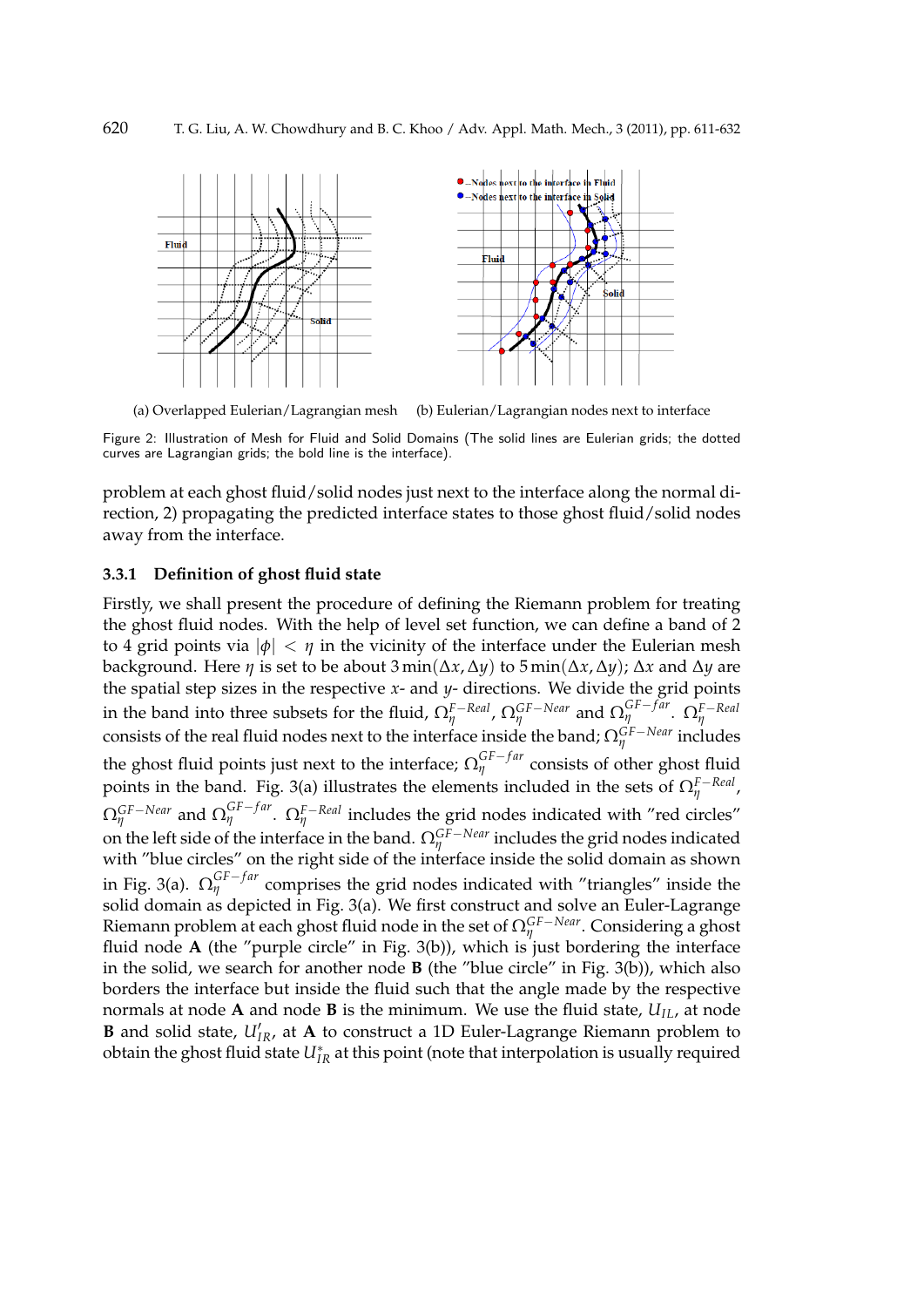

(a) elements in sets of  $\Omega_\eta^{F-Real}$  ,  $\Omega_\eta^{GF-Near}$  and  $\Omega_\eta^{GF-far}$ *η* (b) definition of Riemann problem Figure 3: Illustration of the MGFM to define ghost fluid state (bold line is the interface).

to obtain the solid state at node **A** because node **A** may not take a solid Lagrangian node). More specifically, by projecting the respective velocity fields at nodes **A** and **B** and the stress at node **A** into the normal direction and tangential direction at node **A**, we have  $\vec{u}_{IL} = u_{IL,n} \vec{n}_{IR} + u_{IL,\tau} \vec{\tau}_{IR}$ ,  $\vec{u}'_{IL} = u'_{IR,n} \vec{n}_{IR} + u'_{IR,\tau} \vec{\tau}_{IR}$ ,  $\sigma_{IR,n'n'}$ ,  $\sigma_{IR,\tau'n'}$  and  $\sigma_{IR,\tau'\tau'}$ . Here

$$
\vec{n}_{IR} = \left[n_{IR,x} n_{IR,y}\right]^T,
$$

is the unit normal vector at node **A**, which can be calculated using

$$
\vec{n}_{IR} = \nabla \phi_A |\nabla \phi_A|^{-1},
$$

and

$$
\tau_{IR} = \left[\tau_{IR,x} \tau_{IR,y}\right]^T,
$$

is the counterpart tangential vector, and

$$
\sigma_{IR,n'n'} = n_{IR,x}^2 \sigma_{IR,x'x'} + 2n_{IR,x} n_{IR,y} \sigma_{IR,x'y'} + n_{IR,y}^2 \sigma_{IR,y'y'}
$$
\n(3.8a)

$$
\sigma_{IR,\tau'\tau'} = \tau_{IR,x}^2 \sigma_{IR,x'\chi'} + 2\tau_{IR,x}\tau_{IR,y}\sigma_{IR,x'y'} + \tau_{IR,y}^2 \sigma_{IR,y'y'}
$$
\n(3.8b)

$$
\sigma_{IR,\tau'n'} = \tau_{IR,x} n_{IR,x} \sigma_{IR,x'x'} + (\tau_{IR,x} n_{IR,y} + n_{IR,x} \tau_{IR,y}) \sigma_{IR,x'y'} + \tau_{IR,y} n_{IR,y} \sigma_{IR,y'y'}.
$$
 (3.8c)

 $\sigma_{IR,x'x'}$  ,  $\sigma_{IR,x'y'}$  and  $\sigma_{IR,y'y'}$  are the respective stress components at node **A**. We can form a 1D Euler-Lagrange Riemann problem with its initial states as  $U'_{IR,n}$  and  $U_{IL,n}$  at node **A**. Here,

$$
U'_{IR,n} = \begin{bmatrix} \rho_s u'_{IR,n} & -\sigma_{IR,n'n'} & -\sigma_{IR,\tau'\tau'} \end{bmatrix}^T \text{ and } U_{IL,n} = \begin{bmatrix} \rho_{IL} & \rho_{IL} u_{IL,n} & E_{IL,n} \end{bmatrix}^T,
$$

with

$$
E_{IL,n} = \rho_{IL}e_{IL} + 0.5\rho_{IL}u_{IL,n}^2.
$$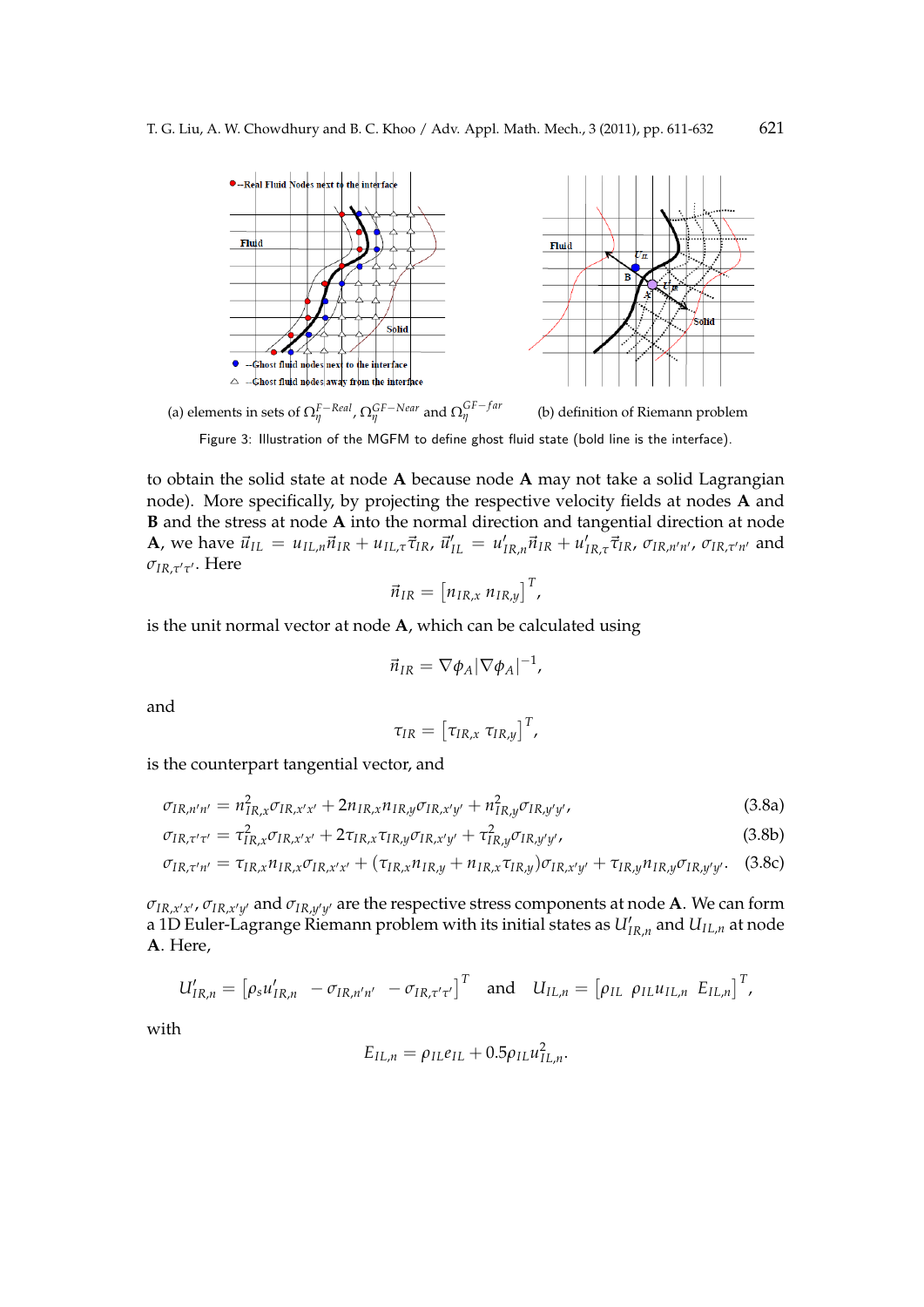That is

$$
\begin{cases}\n\frac{\partial U_n}{\partial t} + \frac{\partial F_n(U_n)}{\partial n} = 0, & \text{with } U|_{t=t^n} = U_{IL,n} \text{ on the left,} \\
\frac{\partial U'_n}{\partial t} + \frac{\partial F'_n(U'_n)}{\partial n'} = 0, & \text{with } U'|_{t=t^n} = U'_{IR,n} \text{ on the right,} \n\end{cases}
$$
\n(3.9)

with

$$
U_n = [\rho \ \rho u_n \ E_n]^T, \qquad F_n(U_n) = [\rho u_n \ \rho u_n^2 + p \ (E_n + p) u_n]^T, U'_n = [\rho_s u'_n - \sigma_{n'n'} - \sigma_{\tau'\tau'}]^T, \qquad F'_n(U'_n) = [-\sigma_{n'n'} \ \alpha^2 \rho_s u'_n \ (\alpha^2 - 2\beta^2) \rho_s u'_n]^T.
$$

We then solve this Riemann problem using formula (3.13) to be given below in Subsection 3.3.3. The density can be obtained via the fluid EOS. The predicted pressure,  $p_I$ , and density,  $\rho_I$ , are used to define the pressure and density of ghost fluid status at node **A**, i.e.,

$$
p_{IR}^* = p_I \quad \text{and} \quad \rho_{IR}^* = \rho_I.
$$

The ghost fluid velocity at this point is the vector summation of the predicted normal velocity,  $u_{I,n}$  $\vec{n}_{IR}$  and the local tangential velocity  $u_{IL,\tau}\vec{\tau}_{IL}$  at node **B**, i.e.,

$$
\vec{u}_{IR}^* = u_{I,n} \vec{n}_{IR} + u_{IL,\tau} \vec{\tau}_{IR}.
$$

Thus the ghost fluid status at node **A** is defined.

Once the ghost fluid states for all points in the set of Ω*GF−Near <sup>η</sup>* are defined, the next step is to define the ghost fluid states for other ghost fluid points in the set of  $\Omega_\eta^{GF-far}.$ This is done via solving

$$
U_{t'}\pm \vec{n}\cdot\nabla U=0,
$$

to steady state with fluid states fixed at grid nodes in both Ω*F−Real <sup>η</sup>* and Ω*GF−Near η* ; if *ϕ* is negative in the real fluid side,  $U_{t'} + \vec{n} \cdot \nabla U = 0$  is solved, otherwise  $U_{t'} - \vec{n} \cdot \nabla U = 0$ is solved. Solving  $U_{t'} \pm \vec{n} \cdot \nabla U = 0$  to steady state is very fast by a first-order upwind scheme. It should be noted that once the ghost fluid states are defined in the band, the Level Set extension velocity field is obtained and then the Level Set function can be advanced to the next time step over the Eulerian mesh in the band.

#### **3.3.2 Definition of ghost solid state**

Defining ghost solid nodes and ghost solid states are much more involved in the moving and deformable Lagrangian mesh. Unlike the definition of ghost solid nodes in one dimension, where they are kept uniformly by redefining them at each time step, the redefinition of ghost solid nodes is troublesome in multi-dimensions at each time. To avoid this trouble, the ghost solid nodes are defined initially during the mesh generation of solid domain and allowed to move with the predicted "interface" velocity in multi-dimensions to be described in more details late. Similarly, we define Ω*S−Real η* ,  $Ω_η^{GS-Near}$  and  $Ω_η^{GS-far}$  for treating the ghost solid nodes.  $Ω_η^{S-Rear}$  consists of the real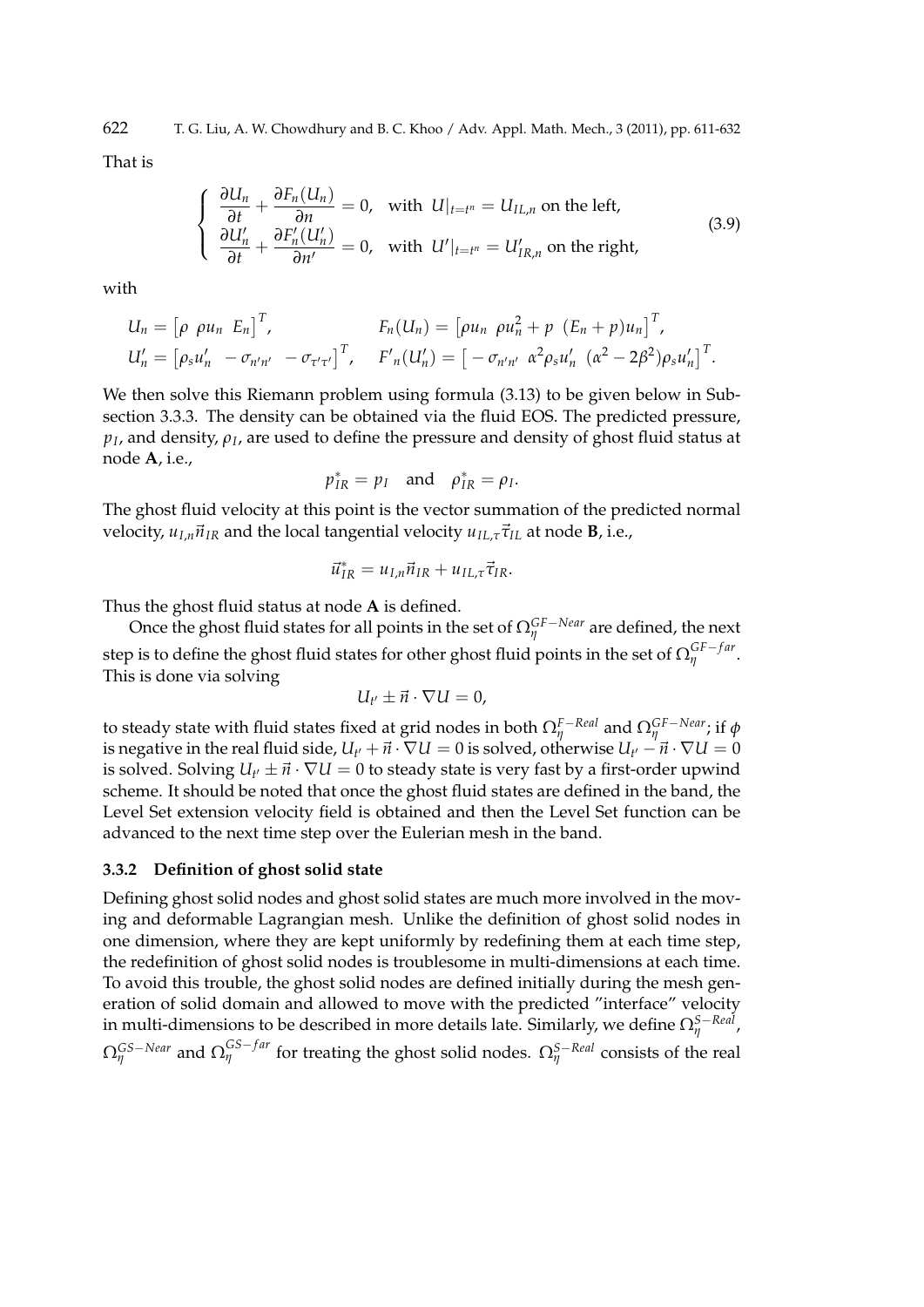

(a) elements in sets of  $\Omega_{\eta}^{S-Real}$ ,  $\Omega_{\eta}^{GS-Near}$  and  $\Omega_{\eta}^{GS-far}$ *η* (b) definition of Riemann problem Figure 4: Illustration of the MGFM to define ghost solid state (bold line is the interface).

solid nodes next to and on the interface inside the band (the "red circles" in Fig.  $4(a)$ );  $\Omega_\eta^{GS-Near}$  includes the ghost solid points just next to the interface (the "blue circles" in Fig. 4(a)); Ω $^{GS-far}_{\eta}$  consists of other ghost solid points in the band (the "triangles" in Fig. 4(a)). We first define an Euler-Lagrange Riemann problem for each ghost solid node in the set of Ω*GS−Near η* . Assuming that node **A** is a ghost sold (the "blue circle" in Fig. 4(b)) just bordering the interface inside the fluid domain, we search for a counterpart node **B** (the "purple circle" in Fig. 4(b)) in the solid domain such that the angle made by the respective normals at node **A** and node **B** is the minimum. Because level set function is defined on the fixed Eulerian rectangular mesh, nodes **A** and **B** may not be Eulerian nodes, interpolation is required to obtain the respective normals at nodes **A** and **B**. By projecting the respective velocity fields at nodes **A** and **B** and the stress at node **B** into the normal direction and tangential direction, we can use the fluid state, *U*<sub>*IL*</sub>, at node **A** and the solid state, *U*<sup>*'*</sup><sub>*IR*</sub>, at node **B** to construct an 1D Euler-Lagrange Riemann problem along the normal direction of node **A** with the initial states of *UIL*,*<sup>n</sup>* and  $U'_{IR,n}$  (similar to (3.9)). It should be noted that interpolation is again usually required to obtain the fluid state at node **A** during the construction of the Riemann problem because **A** may not be at an Eulerian node. We solve this Riemann problem via the approach (3.13) presented in Subsection 3.3.3 to obtain the interface normal velocity  $u'_{I,n}$ , the normal stress component  $\sigma_{I,n'n'}$ . The predicted  $\sigma_{I,n'n'}$  and  $u'_{I,n}$  are used to define the normal stress component and normal velocity component of the ghost solid state at node **A**. The ghost solid velocity at this point is the vector summation of the predicted normal velocity,  $u'_{I,n}$   $\vec{n}_{IR}$  and the local tangential velocity  $u'_{IL,\tau}$   $\vec{\tau}_{IL}$  at node **B**. Thus the ghost solid velocity at node **A** is defined. To define the ghost solid stress at node **A**, besides the normal stress component  $\sigma_{I,n'n'}$  we still need to define the tangential stress component  $\sigma_{I,\tau'\tau'}$  and the cross shear stress component  $\sigma_{I,\tau'n'}$ . The cross shear stress component is approximately obtained with the local cross shear stress component *σIR*,*<sup>τ</sup> ′n ′* at node **B**. The computation of the tangential stress component *σI*,*<sup>τ</sup> ′τ ′* is given in Subsection 3.3.3.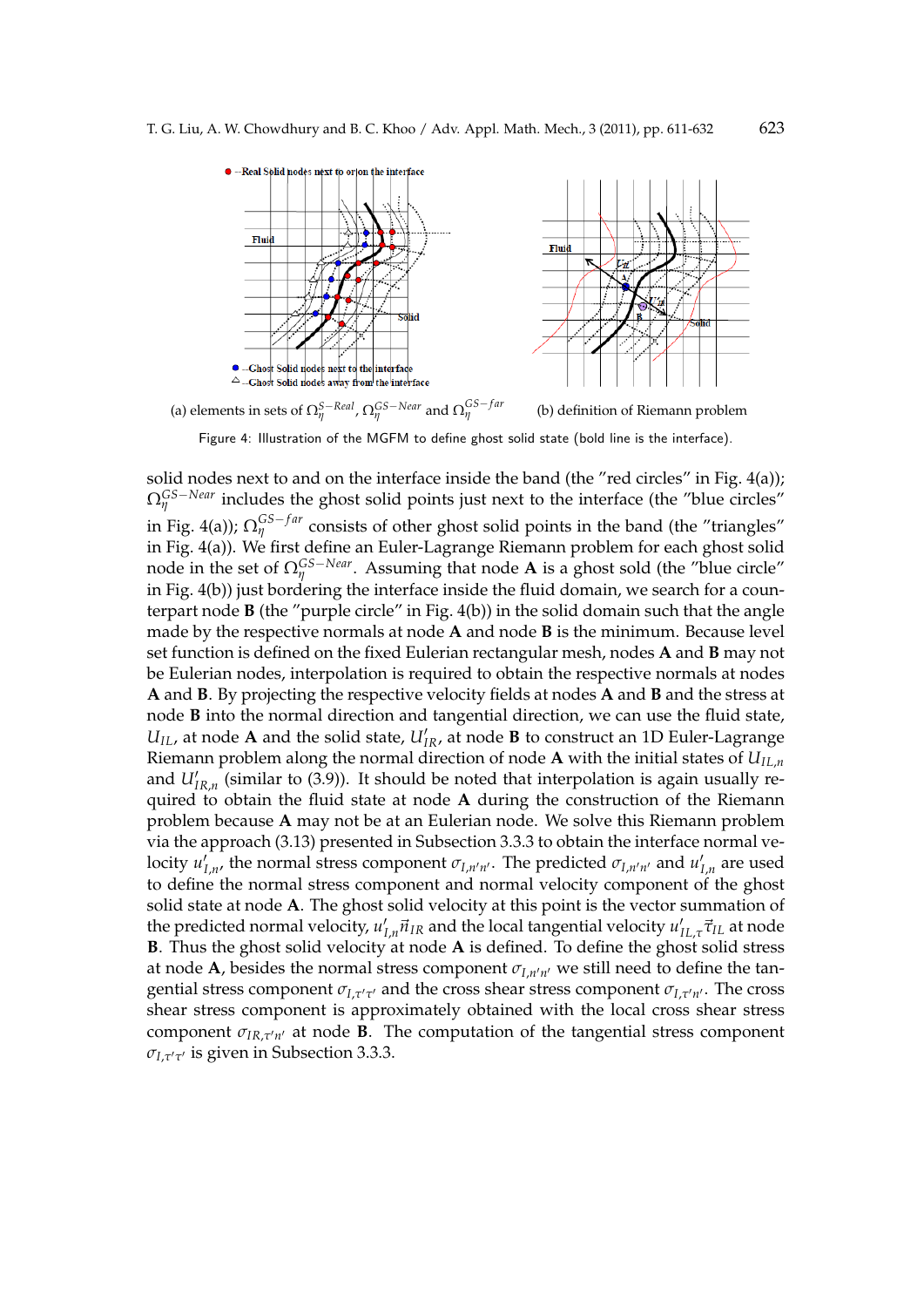Defining ghost solid states for the ghost solid points in the set of  $\Omega_{\eta}^{GS-far}$  is not necessary because the defined ghost solid states for the points in the set of Ω*GS−Near η* can serve as approximate boundary conditions for the solid. For robustness of computation under the lower pressure situation, the rGFM [24] can be applied, where an Euler-Lagrange Riemann problem is defined and solved to predict the solid states for those real solid nodes just next to and on the interface. With the definition of ghost solid states in  $\Omega_\eta^{GS-Near}$ , their motion and locations can be determined in the next time. They can then serve as the ghost solid nodes in the next round of computation as well.

#### **3.3.3 Solve the Euler-Lagrange Riemann problem**

Once the Euler-Lagrange Riemann problem is constructed along the normal direction, we need to (approximately) solve it to predict the normal velocity, the normal stress component, the tangential stress component. To develop an approximate Riemann solver for System (3.9), we again take advantage of the characteristic equations of System (3.9). The characteristic equations for the fluid equations of System (3.9) are

$$
\begin{cases}\n\frac{dp}{dt} - \rho c \frac{du_n}{dt} = 0, & \text{along } \frac{dn}{dt} = u_n - c, \\
\frac{dp}{dt} - c^2 \frac{d\rho}{dt} = 0, & \text{along } \frac{dn}{dt} = u_n, \\
\frac{dp}{dt} + \rho c \frac{du_n}{dt} = 0, & \text{along } \frac{dn}{dt} = u_n + c.\n\end{cases}
$$
\n(3.10)

The characteristic equations for the solid equations of System (3.9) are

$$
\begin{cases}\n\frac{du'_n}{dt} - \frac{1}{\rho_s \alpha} \frac{d\sigma_{n'n'}}{dt} = 0, & \text{along } \frac{dn'}{dt} = -c_s, \\
\frac{d\sigma_{\tau' \tau'}}{dt} - \frac{(\alpha^2 - 2\beta^2)}{\alpha^2} \frac{d\sigma_{n'n'}}{dt} = 0, & \text{along } \frac{dn'}{dt} = 0, \\
\frac{du'_n}{dt} + \frac{1}{\rho_s \alpha} \frac{d\sigma_{n'n'}}{dt} = 0, & \text{along } \frac{dn'}{dt} = c_s.\n\end{cases}
$$
\n(3.11)

From (3.10) and (3.11), the two characteristics intersecting at the interface respectively from the fluid and solid domains are

$$
\frac{dp_I}{dt} + \rho_{IL}c_{IL}\frac{du_{I,n}}{dt} = 0, \qquad \text{along } \frac{dn}{dt} = u_{I,n} + c_{IL}, \qquad (3.12a)
$$

$$
\frac{du'_{I,n}}{dt} - \frac{1}{\rho_s c_s} \frac{d\sigma_{I,n'n'}}{dt} = 0, \qquad \text{along } \frac{dn'}{dt} = -c_s. \tag{3.12b}
$$

We can similarly solve System (3.12) as in (3.4)

*du′*

$$
\frac{p_I - p_{IL}}{W_l} + (u_{I,n} - u_{IL,n}) = 0, \qquad W_l = \sqrt{\frac{p_I - p_{IL}}{\rho_{IL}^{-1} - (\rho_l(p_I))^{-1}}}, \qquad (3.13a)
$$

$$
u'_{I,n} - \frac{1}{\rho_s c_s} \sigma_{I,n'n'} = u'_{IR,n} - \frac{1}{\rho_s c_s} \sigma_{IR,n'n'}.
$$
\n(3.13b)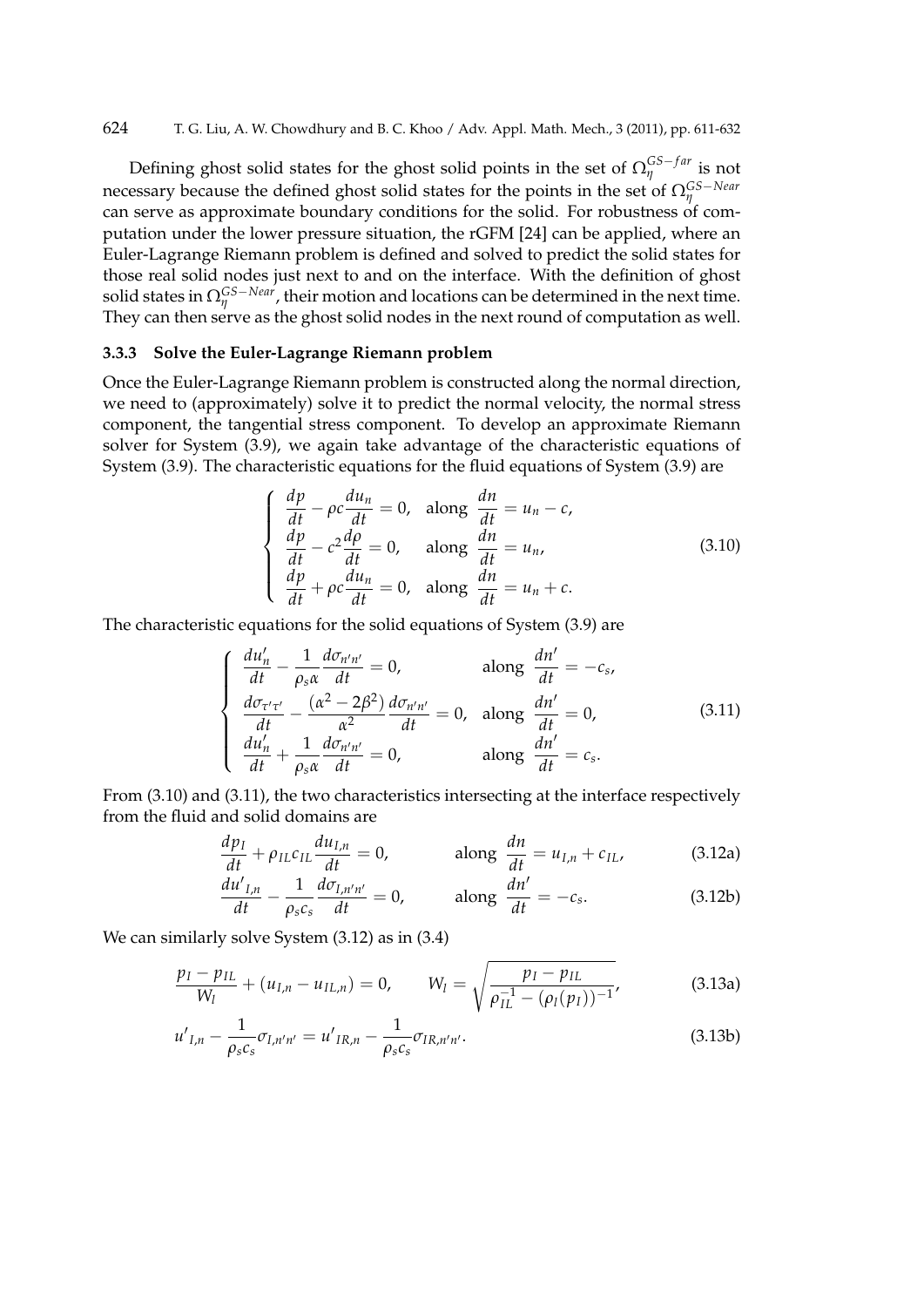We then obtain the interface pressure, normal velocity and normal stress via solving (3.13). To obtain the interface tangential stress, we integrate the second equation of (3.11) and have

$$
\sigma_{I,\tau'\tau'} = \frac{\alpha^2 - 2\beta^2}{\alpha^2} \sigma_{I,n'n'} + \sigma_{IR,\tau'\tau'} - \frac{\alpha^2 - 2\beta^2}{\alpha^2} \sigma_{IR,n'n'}.
$$
\n(3.14)

Thus, we can completely define the solid stress at the ghost solid nodes with  $\sigma_{I,n'n'}$ ,  $\sigma_{I,\tau'\tau'}$  and  $\sigma_{I,\tau'n'}$ .

Assuming that the fluid and solid computational domains have been meshed initially with sufficient ghost fluid grids extended into the solid domain and at least one layer of ghost solid nodes extended into the fluid domain, and that the solution and interface are known at  $t = t^n$ , below we summarize the general procedure of the MGFM-based algorithm when applied to the two-dimensional Euler-Lagrange computation as follows

- 1. Define a band of  $|\phi^n| < \eta$  and obtain  $\Omega_\eta^{F-Real}$ ,  $\Omega_\eta^{GF-Near}$ ,  $\Omega_\eta^{GF-far}$ ,  $\Omega_\eta^{S-Real}$ ,  $\Omega_\eta^{GS-Near}$  and  $\Omega_\eta^{GS-far}$ .
- 2. Define the ghost fluid states at each ghost fluid node in the set of Ω*GF−Near η* and then define the ghost fluid states for those ghost fluid points in the set of  $\Omega^{\text{GF}-\textit{far}}_{\eta}$ by solving

$$
U_{t'} + \vec{n} \cdot \nabla U = 0 \quad \text{or} \quad U_{t'} - \vec{n} \cdot \nabla U = 0,
$$

to steady state with fluid states fixed at grid nodes in both Ω*F−real η* and Ω*GF−Near η* .

- 3. Solve for fluid solution over the whole fluid domain with the ghost fluid nodes in Ω*GF−Near η* included.
- 4. Advance the level set function  $\phi$  to the next time step in the band and identify the fluid domain and solid domain using level set function at the new time (i.e., the new interface location).
- 5. Define ghost solid states for those ghost solid nodes in the set of Ω*GS−Near η* .
- 6. Solve for the solid medium to the new time step with the ghost fluid nodes in Ω*GS−Near η* included.
- 7. Update the Lagrangian mesh for the solid including those ghost solid nodes in  $Ω<sub>η</sub><sup>GS-Near</sup>$ .
- 8. Obtain the final solution over whole computation domain at the new time step according to the new interface location.
- 9. Update the new time step size, go back to Step 1 and proceed to the next time step.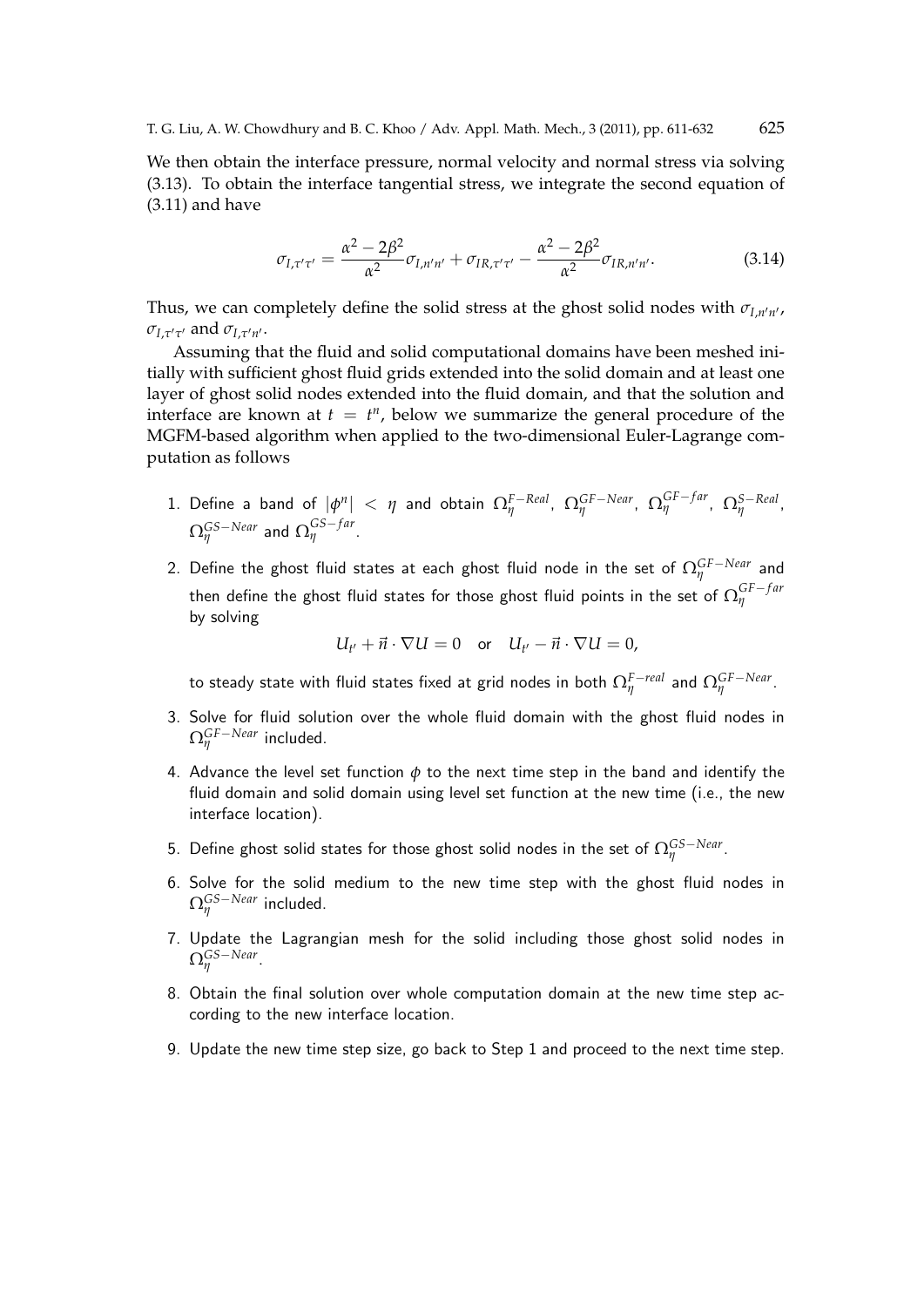### **4 Numerical results**

In this section, several problems are used to test the method developed in Section 3. All the computations are carried out via the 2D MUSCL scheme [22, 25]. Except for explicit statement mentioned, all parameters are non-dimensional with  $\rho_{ref}$  = 1000kg/m<sup>3</sup>,  $p_{ref}$  = 1.0 × 10<sup>5</sup>Pa,  $L_{ref}$  = 1.0m,  $u_{ref}$  =  $\sqrt{p_{ref}/\rho_{ref}}$  = 10.0m/s and  $t_{ref} = L_{ref} / u_{ref} = 0.1$ s. Here,  $\rho_{ref}$ ,  $p_{ref}$ ,  $L_{ref}$ ,  $u_{ref}$  and  $t_{ref}$  are the reference density, pressure, length, velocity and time. The material for the solid is chosen to be stainless steel, AISI 431 with the mechanical properties shown in Table 1. The problems selected in this work are very tough and may not work out for other methods like a fully coupled Euler-Lagrange method, even for a loose coupled Euler-Lagrange method. The present method, however, performs consistently.

Table 1: Properties of AISI 431 Stainless Steel (SI unit) for 200*◦*C.

| Density $\rho$ | Young's Modulus | Tensile Strength   Poisson Ratio   Bulk Modulus   Shear Modulus |       |        |        |
|----------------|-----------------|-----------------------------------------------------------------|-------|--------|--------|
| $(Kg/m^3)$     | 'GPa)           | 'Mpa)                                                           |       | (Gpa)  | (Gpa)  |
| <b>. .</b>     | 215.116         | 850-1000                                                        | 0.283 | 166.16 | 166.16 |

**Case 4.1.** This is a 1D gas-solid Euler-Lagrange Riemann problem, where a high pressurized gas jet impacts on the solid. The non-dimensional initial conditions are  $u_l = 50.0$ ,  $p_l = 10000.0$ ,  $\rho_l = 0.05$ ,  $\gamma_l = 1.4$ ;  $u_r = 0.0$ ,  $p_r = 1.0$ ,  $\rho_r = 7.7$ . The computational domain is [0, 10] with 2200 grids. The initial location of the interface is at 5.0. The CFL is set at 0.8. Fig. 5(a) and (b) show the velocity, pressure and stress distribution in the gas and the solid medium at  $t = 4.45E - 3$ , which are in good agreement with the analytical (exact) solution.

**Case 4.2.** A water jet heads on a moving steel solid horizontally. This is essentially a 1D water-solid Euler-Lagrange Riemann problem but computed using the 2D Navier equation with the computational domain set to be  $x \times y \in [0, 10] \times [0, 10]$  and 2200  $\times$  10



Figure 5: The velocity and pressure/normal stress profiles for Case 4.1.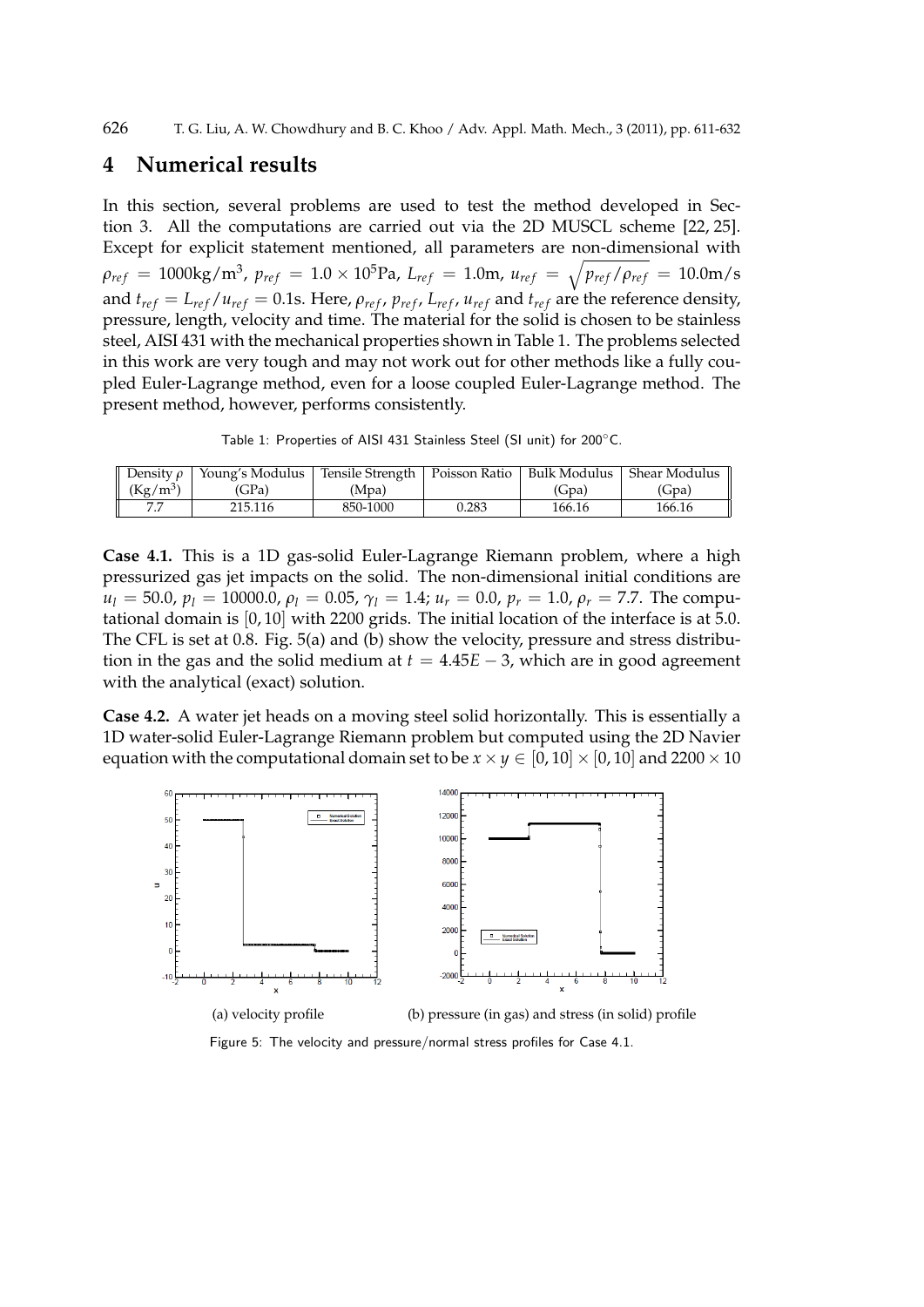

(a) velocity profile (b) pressure (in water) and stress-*σ<sup>x</sup> ′x ′* (in solid) profile





Figure 7: The tangential (StressYY) and shear stress (StressXY) profiles for Case 4.2.

uniform grids used. The employment of 2D Navier equation for the solid leads to the presence of tangential stress *σ<sup>y</sup> ′y ′* , while the shear stress is zero everywhere in the solid medium. The non-dimensional initial conditions are  $u_l = 30.0$ ,  $v_l = 0.0$ ,  $p_l = 25000.0$ ;  $u_r = -30.0$ ,  $v_r = 0.0$ ,  $p_r = 1.0$ . The initial location of the interface is at (5.0, 0.0) with  $CFL = 0.8$ . In this case shock waves are generated that moves respectively through the water to the left and the solid to the right. Fig. 6(a) and (b) show the velocity, respective pressure and stress *−σ<sup>x</sup> ′x ′* distribution in the water and the solid medium at *t* = 4.45*E −* 3. The numerical results show good agreement with the analytical (exact) solution. Fig. 7(a) and (b) show the associated tangential stress *σ<sup>y</sup> ′y ′* (StressYY) and shear stress *σ<sup>x</sup> ′y ′* (StressXY) profiles, which also coincide with the exact solution very well. In the plots of tangential and shear stresses, they are set to be zero in the fluid domain.

**Case 4.3.** This case is the same as Case 4.2 except with an anticlockwise coordinate rotation of 60*◦* and 251 *×* 251 uniform mesh is employed. The CFL is set to 0.4 in computation. This setup results in the fluid-structure interface never coincides with the interface, and treatment of the interface and computation are fully in two dimensions.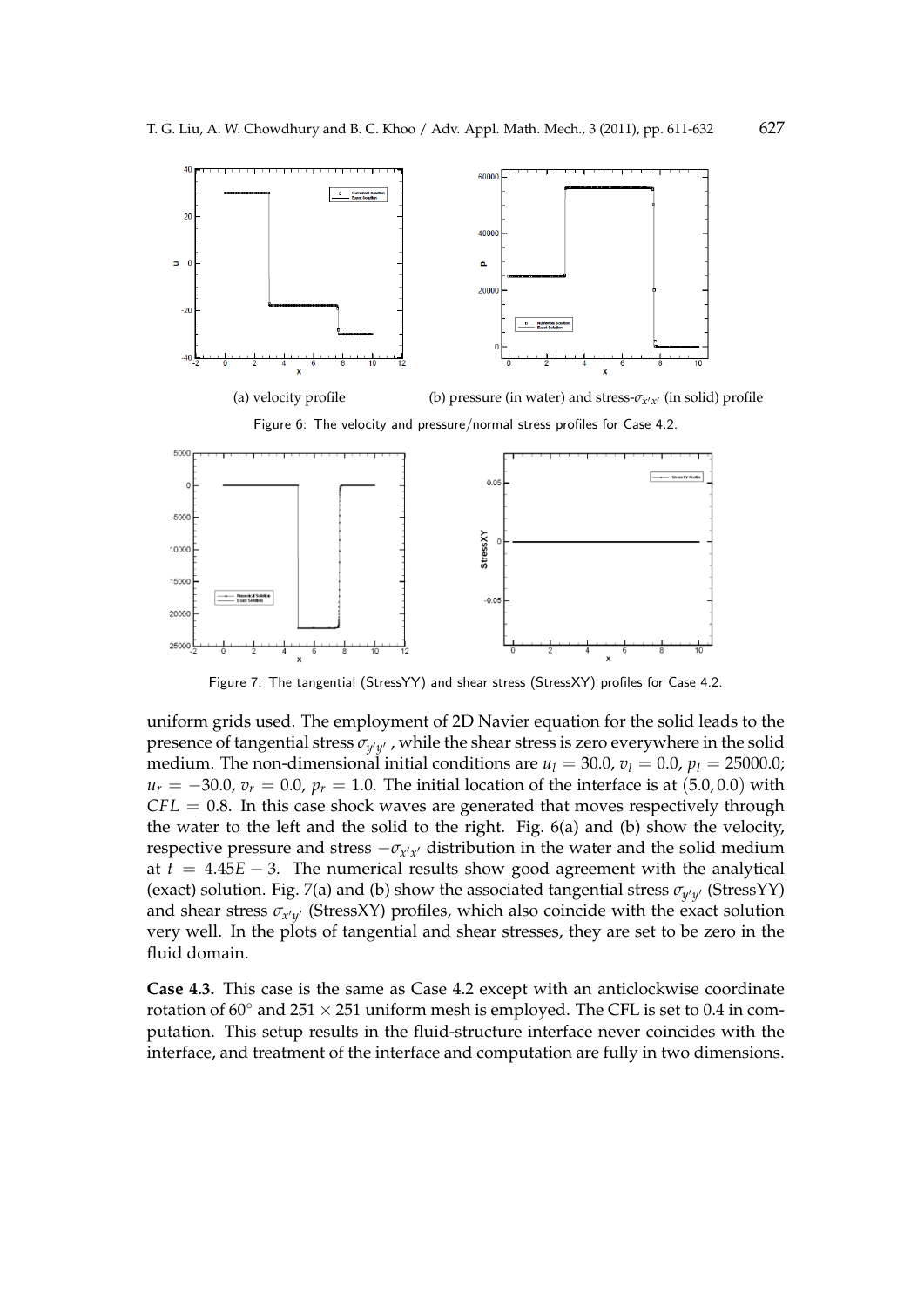

(a) velocity contours in fluid (b) normal stress contours in solid

Figure 8: The normal velocity in fluid and normal stress in solid for Case 4.3.



Figure 9: The tangential (StressSS) and shear stress (StressSN) contours for Case 4.3.

In order to make comparison to the results of Case 4.2, the plotted numerical results of velocity and stresses are transferred to the interface normal direction. Fig. 8(a) and (b) show the normal velocity (V Normal Fluid) in the fluid (where the velocity in the solid domain is set to zero), the normal stress (StressNN) in the solid at  $t = 4.45E - 3$ . Both the shock wave locations and the magnitude of velocity and pressure (normal stress) are in good agreement with Case 4.2. In addition, the associated tangential stress (StressSS) and shear stress (StressSN) are shown in the respective Fig. 9(a) and (b). Theoretically, the shear stress should be zero for this case. Because the shock front does not coincide with the Lagrange mesh lines, this results in a non-zero shear stress behind the shock front in the solid. Fig. 9(b) clearly exhibits that the shear stress starts oscillations just from the shock front, while it ensures a correct zero value at the interface. The magnitude of the shear stress, however, is only about 5% of the magnitude of the corresponding normal stress and kept in a very reasonable level. In fact, it is very difficult to completely eliminate these undesirable oscillations once the shock front is not along a mesh line due to the coupling of stress components through constitution relations. In the plots of stress, the stress is set to zero in the fluid domain.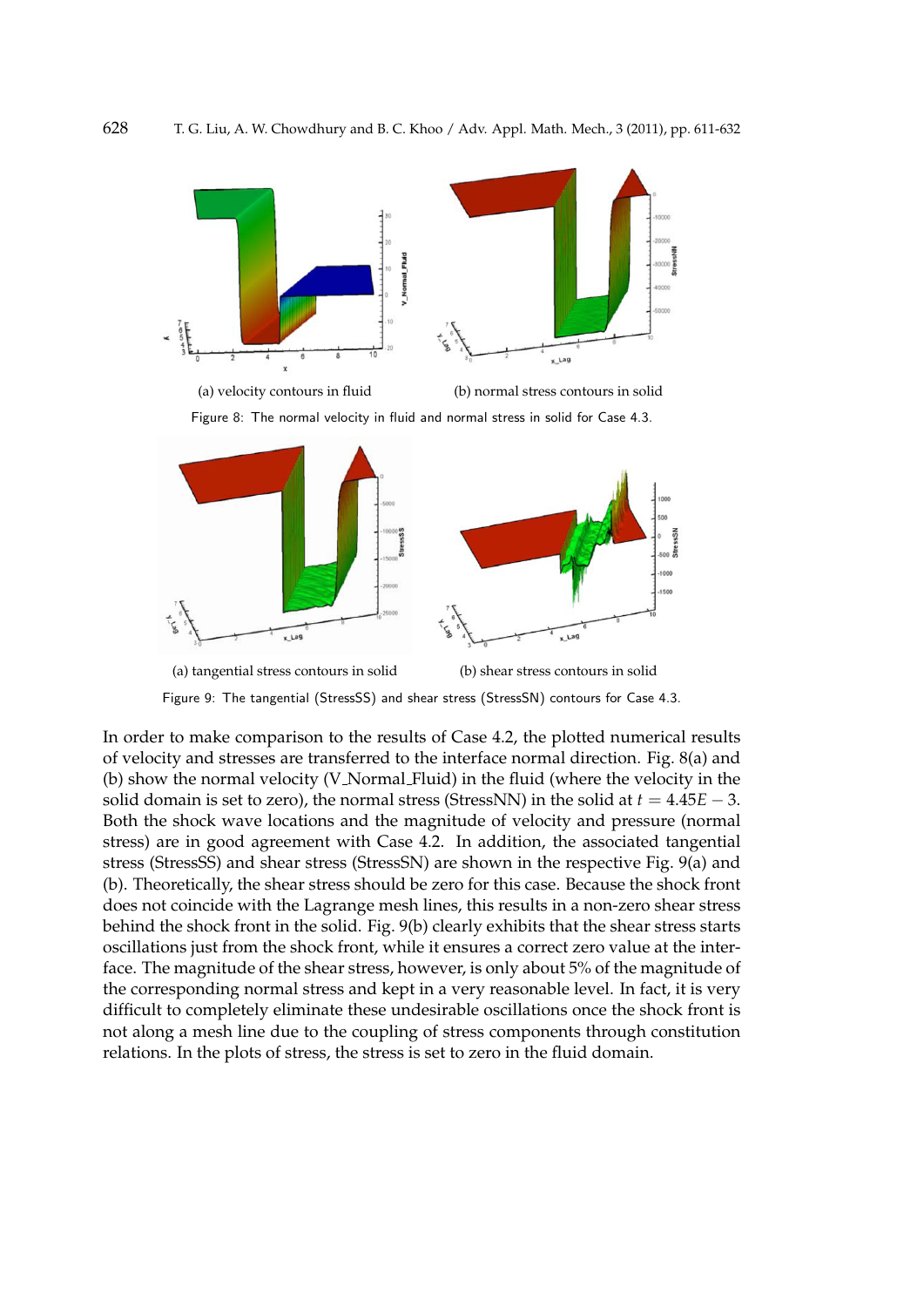**Case 4.4.** Underwater Explosion. In this case, a series of shock wave and rarefaction wave acts and reflects on the water-solid interface and the water cavitates near the structure. Hence, this benchmark problem can best identify the weakness and strength of the present solver. The initiation of explosion is avoided by considering the explosive bubble to be a high pressure zone containing ideal gas of high density initially and located at the origin (0.0m, 0.0m) with radius 1.0m. Water at atmospheric pressure surrounds the high pressure bubble. The solid wall is a semi-infinite elastic solid taking on a straight interface (parallel to the *y*-axis) with the water medium at  $x = 3.025$ m initially. The computational domain is a square of dimension  $12m \times 12m$ . Fig. 10 shows the definition of the problem schematically. The bottom left corner of the computational domain is at (-6m,-6m) and the upper right corner is at (6m, 6m). The initial conditions for the materials involved are as follows:

|                 | ExplosiveGas : $p_{gas} = 8290 \times 10^5 \text{Pa}$ ; $\rho_{gas} = 1.27 \times 10^3 \text{Kg/m}^3$ ; $\gamma = 2.0$ . |
|-----------------|--------------------------------------------------------------------------------------------------------------------------|
| Water:          | $p_{water} = 1.0 \times 10^5 \text{Pa}$ ; $\rho_{water} = 1.0 \times 10^3 \text{Kg/m}^3$ .                               |
| Elastic Solid : | $\sigma_{x'x'} = -1.0 \times 10^5$ Pa; $\sigma_{x'y'} = 0.0$ Pa; $\sigma_{y'y'} = 0.0$ Pa.                               |

The initial velocity for each of the medium is zero, i.e.,  $u = 0$ ;  $v = 0$ . The number of grid divisions employed is  $361 \times 361$  with  $CFL = 0.4$ .

The pressure distribution in the water and gas and the stress distribution for the *x ′* component, i.e., *σ<sup>x</sup> ′x ′* in the elastic solid at different instances are displayed in Fig. 11(a) to (c). Fig. 11(a) shows that the shock wave generated by the explosive bubble, which we call the "main shock", has reflected back and moving towards the bubble (we call this the "1<sup>st</sup> reflected shock wave") at  $t = 1.5$ ms. When this reflected shock wave hits the gas bubble, a rarefaction wave is reflected which moves towards the elastic wall and the transmitted wave at the water-gas interface is a shock wave that moves through the bubble. Fig. 11(b) shows this effect at the time of 2.0ms. The reflected rarefaction wave from the expanding bubble then hits the elastic wall and gets reflected from the wall, the result of which is the reduction of pressure near the wall. The decrease of pressure continues which culminates in the initiation of cavitation near the wall; the cavitating flow is modeled using the cavitation model developed in [10]. Fig. 11(c) shows the condition at the time of 3.0ms which depicts that cavitation region is growing (the low pressure region as indicated in the figure). This cavitation region



Figure 10: Definition of the problem for Case 4.4.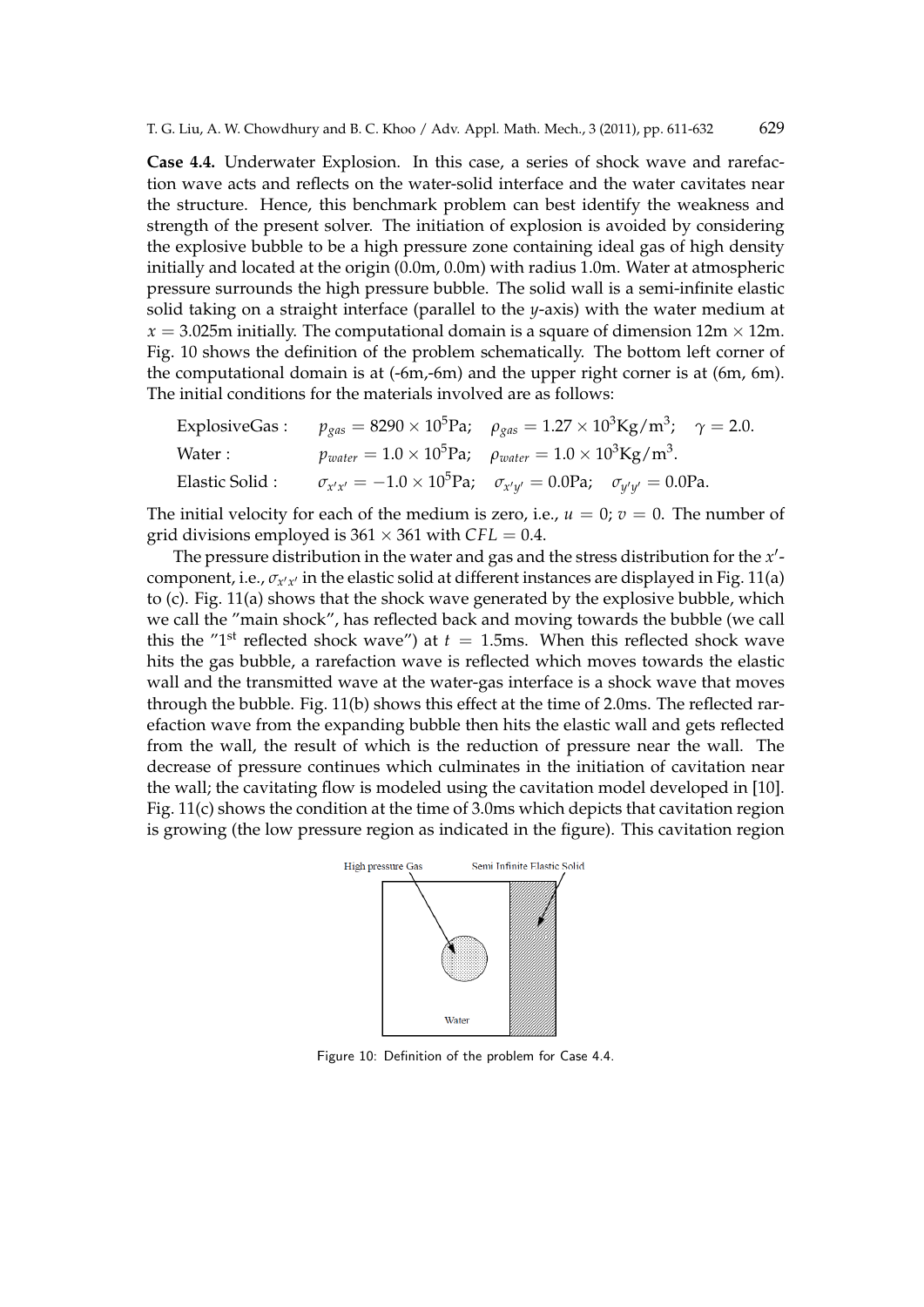

Figure 11: Pressure and *σ<sup>x</sup> ′x ′* contour distribution.

then collapses late. At around 3.0ms the main shock moves out of the computational domain. The transmitted shock wave in side the bubble keeps on traveling through the bubble and creates a complex pattern of pressure distribution.

Inside the solid, when the main shock hits the elastic wall, a compressive elastic wave is generated and propagates through it. Fig. 11(a) shows the condition at 1.5ms when the "1<sup>st</sup> reflected shock wave" is about to hit the gas bubble. The elastic wave moves faster than the shock wave because the acoustic impedance of the elastic solid is much higher than the water (almost more than 2 times in this case). The main shock wave and the 1st reflected shock wave intersect at the solid at two points, where the circular profile of the main shock and 1<sup>st</sup> reflected shock wave intersects with the water-solid interface. These two "points", *A* and *B* (Fig. 11(a)), move away from the *x*axis as the shock wave propagate with time. It is these two "points" or regions where large gradient of pressure exists. Beyond these two points up to the boundary (top and bottom), along the interface (*AC* and *BD* in Fig. 11(a)), the compressive elastic wave along the solid surface forms a precursor wave.

## **5 Conclusions**

In this work, the coupling of compressible fluid in the Eulerian coordinate with elastic solid in the Lagrangian system has been studied. The Modified Ghost Fluid Method (MGFM) has been extended and applied to treat the fluid-solid interface, which is tracked using the Level Set technique in the Eulerian coordinate with an extension velocity field obtained using the predicted interfacial velocity. Numerical tests have verified that the present MGFM is capable of providing correct results with robust and consistent performance.

# **Acknowledgements**

This research was partially supported by the National Natural Science Foundation of China (NSFC) (10871018, 10931004) and the National Key Laboratory of Explosion Science and Technology, Beijing Institute of Technology (KFJJ08-7).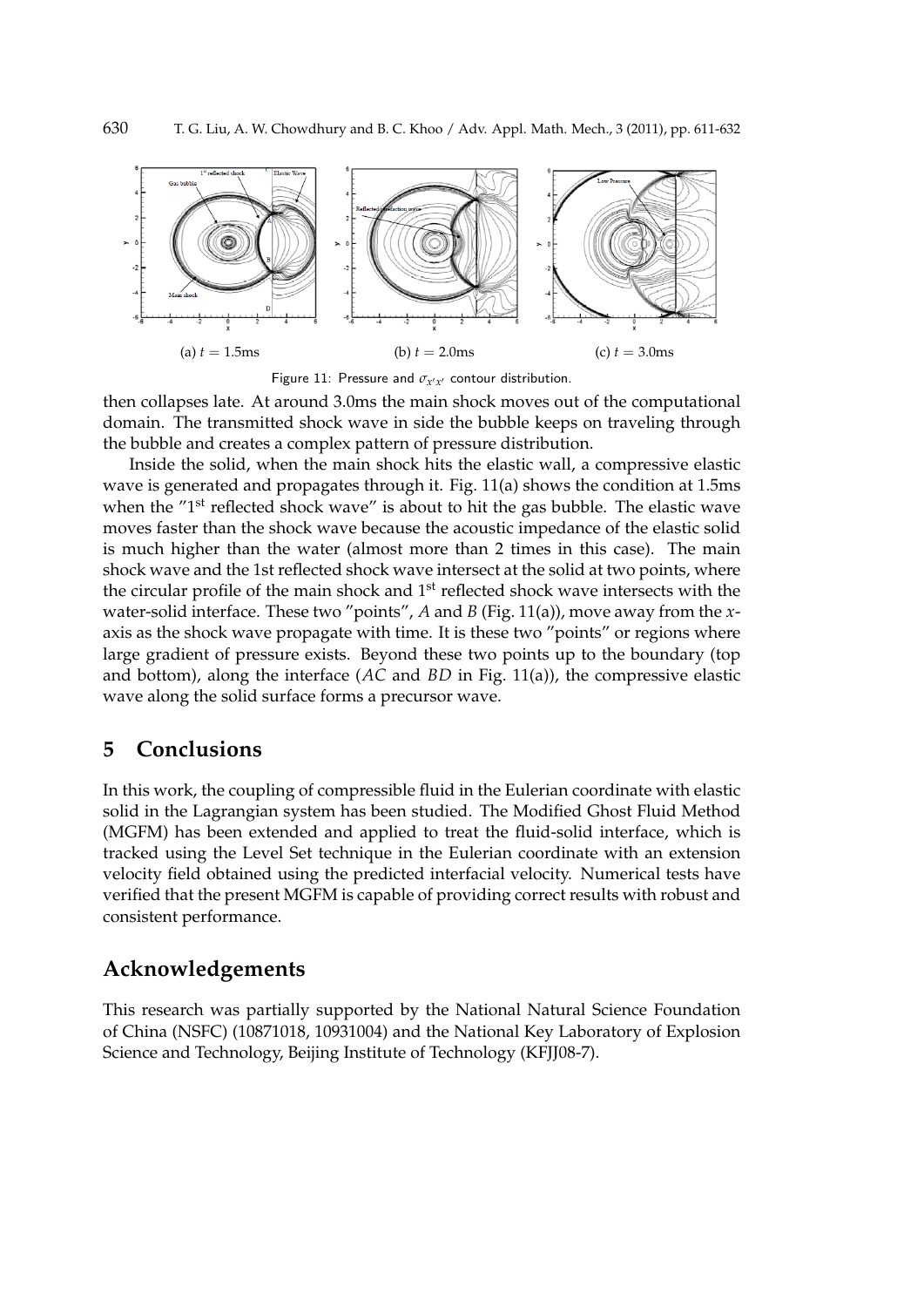### **References**

- [1] D. ADALSTEINSSON AND J. A. SETHIAN, *The fast construction of extension velocities in level set methods*, J. Comput. Phys., 148 (1999), pp. 2–22.
- [2] M. AIVAZIS, W. A. GODDARD, D. MEIRON, M. ORTIZ, J. POOL AND J. SHEPHERD, *A virtual, test facility for simulating the dynamic response of materials*, Comput. Sci. Eng., 2 (2000), pp. 42–53.
- [3] M. ARIENTI, P. HUNG, E. MORANO AND J. SHEPHERD, *A level set approach to Euler-Lagrange coupling*, J. Comput. Phys., 185 (2003), pp. 213–251.
- [4] T. J. CHUNG, Applied Continuum Mechanics, Cambridge University Press, 1996.
- [5] R. P. FEDKIW, T. ASLAM, B. MERRIMAN AND S. OSHER, *A non-oscillatory Eulerian approach to interfaces in multimaterial flows (the ghost fluid method)*, J. Comput. Phys., 152 (1999), pp. 457–492.
- [6] R. P. FEDKIW, *Coupling an Eulerian fluid calculation to a Lagrangian solid calculation with the ghost fluid method*, J. Comput. Phys., 175 (2002), pp. 200–224.
- [7] A. FIGUEROA, I. VIGNON-CLEMENTEL, K. JANSEN, T. J. R. HUGHES AND C. A. TAYLOR, *Simulation of blood flow and vessel deformation in three dimensional, patient-specific models of the cardiovascular system using a novel method for fluid-structure interaction*, WIT Transactions on The Built Environment, WIT Press, 84 (2005), pp. 143–152.
- [8] J. J. HEYS, T. A. MANTEUFFEL, S. F. MCCORMICK AND J. W. RUGE, *First-order system least squares (FOSLS) for coupled fluid-elastic problems*, J. Comput. Phys., 195 (2004), pp. 560–575.
- [9] T. G. LIU, B. C. KHOO AND K. S. YEO, *Ghost fluid method for strong shock impacting on material interface*, J. Comput. Phys., 190 (2003), pp. 651–681.
- [10] T. G. LIU, B. C. KHOO AND W. F. XIE, *Isentropic one-fluid modelling of unsteady cavitating flow*, J. Comput. Phys., 201 (2004), pp. 80–108.
- [11] T. G. LIU, B. C. KHOO AND C. W. WANG, *The ghost fluid method for compressible gas-water simulation*, J. Comput. Phys., 204 (2005), pp. 193–221.
- [12] T. G. LIU, B. C. KHOO AND W. F. XIE, *The modified ghost fluid method as applied to extreme fluid-structure interaction in the presence of cavitation*, Commun. Comput. Phys., 1 (2006), pp. 898–919.
- [13] L. G. LIU, W. F. XIE AND B. C. KHOO, *The modified ghost fluid method for coupling of fluid and structure constituted with Hydro-Elasto-Plastic equation of state*, SIAM J. Sci. Comput., 33 (2008), pp. 1105–1130.
- [14] T. G. LIU, J. Y. HO, B. C. KHOO AND A. W. CHOWDHURY, *Numerical simulation of fluidstructure interaction using modified ghost fluid method and Navier equations*, J. Sci. Comput., 36 (2008), pp. 45–68.
- [15] G. H. MILLER AND E. G. PUCKETT, *A high-order Godunov method for multiple condensed phases*, J. Comput. Phys., 128 (1996), pp. 134–164.
- [16] S. OSHER AND J. A. SETHIAN, *Fronts propagating with curvature-dependent speed: algorithms based on Hamilton-Jacobi formulations*, J. Comput. Phys., 79 (1988), pp. 12–49.
- [17] P. PALO, *Survey of naval computational needs in fluid-structure interaction*, IUTAM Symposium on Integrated Modeling of Fully Coupled Fluid Structure Interactions Using Analysis, Computations and Experiments, 1–26, Kluwer Academic Publishers, 2003.
- [18] M. SCHÄFER AND I. TESCHAUER, *Numerical simulation of coupled fluid-solid problems*, Comput. Methods. Appl. Mech. Eng., 190 (2001), pp. 3645–3667.
- [19] M. SCHÄFER, *Coupled fluid-solid problems: surveys on numerical approaches and applications*, PVP-Vol. 460, Emerging Technology in Fluids, Structures and Fluid-Structure Interac-